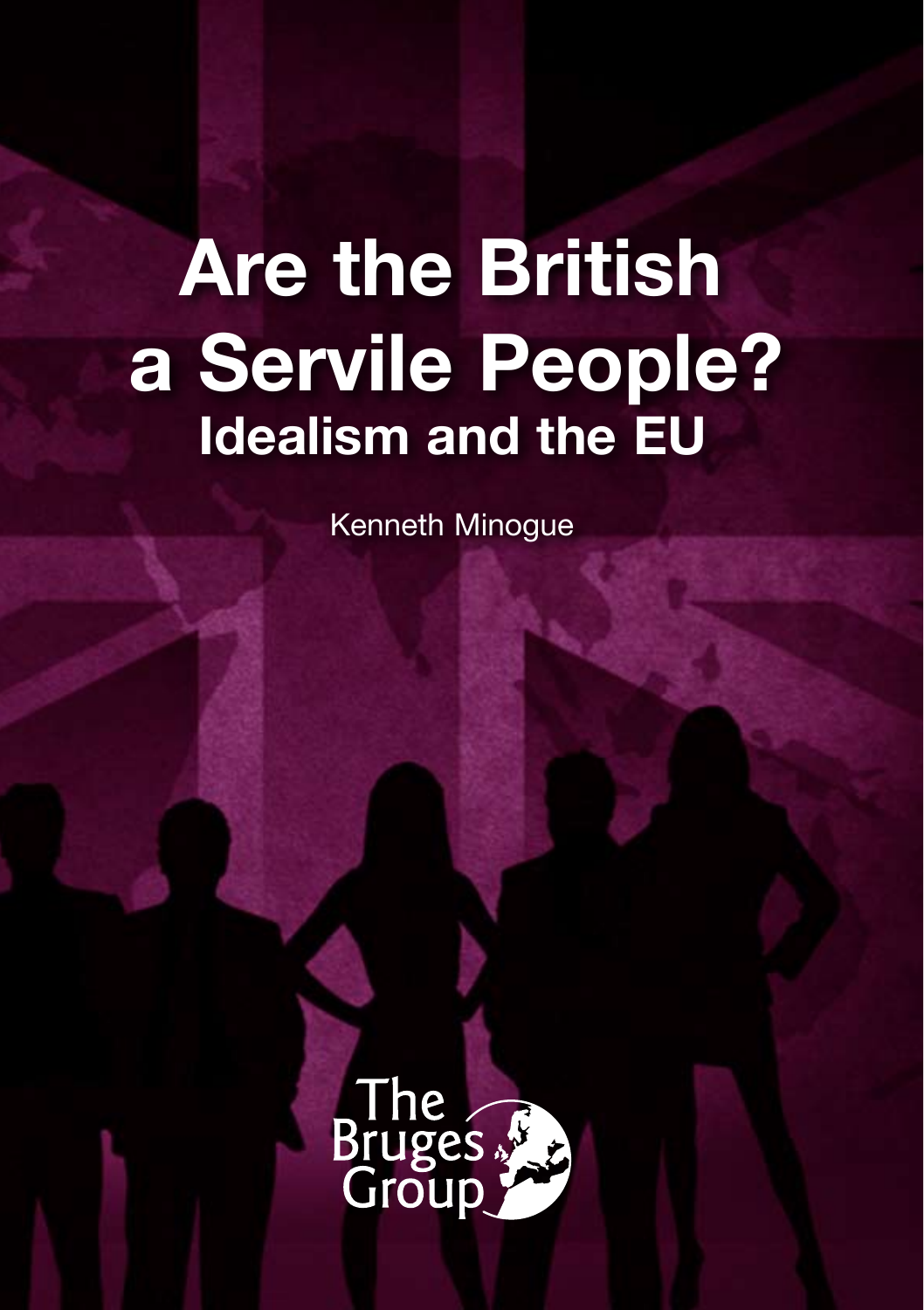# **Are the British a Servile People? Idealism and the EU**

by Kenneth Minogue

© The Bruges Group 2008 ISBN: 978-0-9547087-7-1

Published in July 2008 by The Bruges Group, 227 Linen Hall, 162-168 Regent Street, London W1B 5TB

#### **www.brugesgroup.com**

Bruges Group publications are not intended to represent a corporate view of European and international developments. Contributions are chosen on the basis of their intellectual rigour and their ability to open up new avenues for debate.

The Bruges Group is very grateful to: Mr David Caldow, Mr Malcolm Scott, Mr Mohammed Ali Khan, Mr W J Edwards and Mr Alan Bown who have helped make our work possible.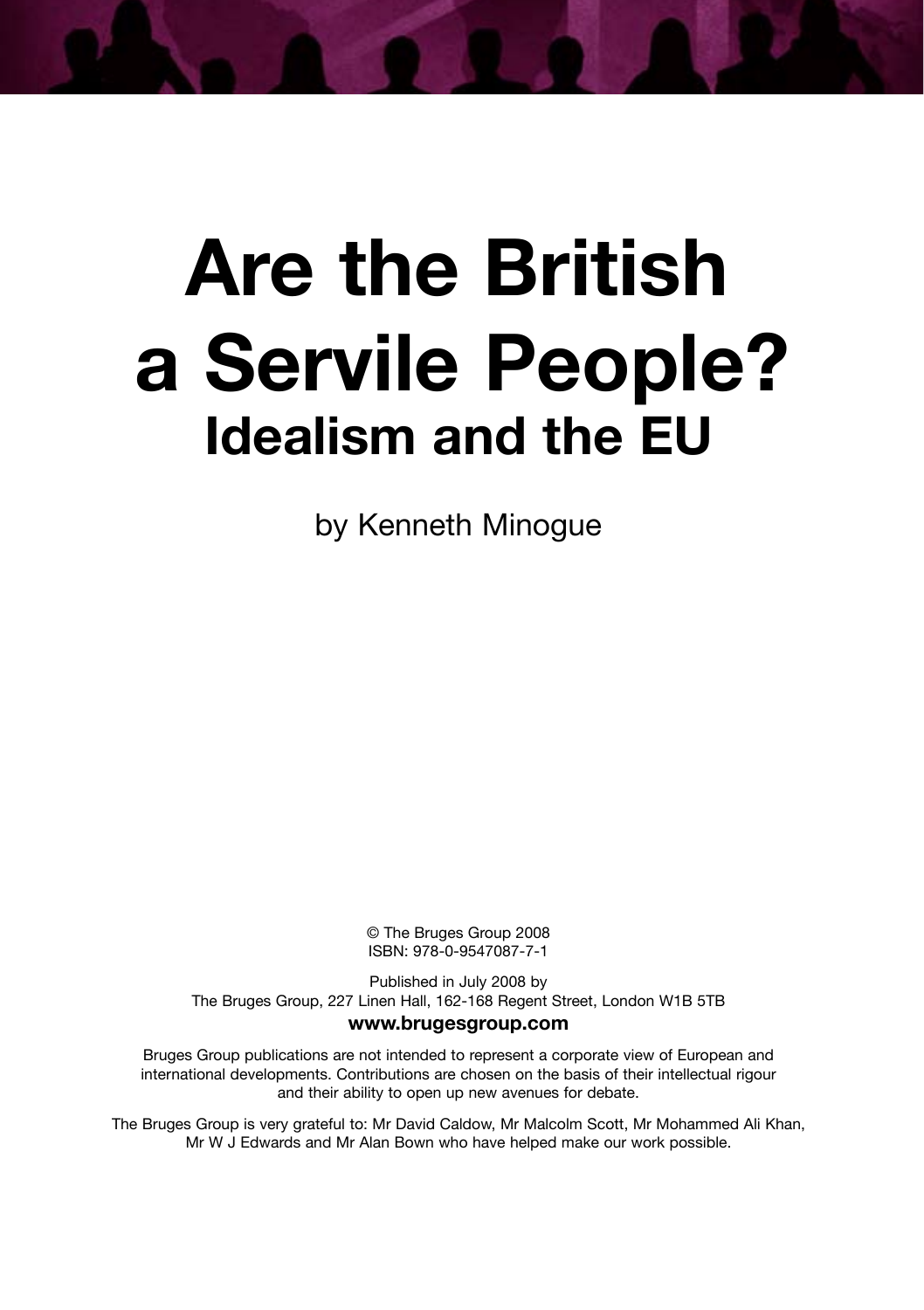# **Table of Contents**

### **The Author**

**Kenneth Minogue** is Emeritus Professor of Political science at the London School of Economics. He has written books on liberalism, nationalism, the idea of a university, the logic of ideology, and more recently on democracy and the moral life. He has written and reviewed in many places, and has been a columnist for *The Times*, the *Times Higher Education Supplement* and for other outlets. His most recent books have been *Politics: A Very Short Introduction* for the Oxford University Press, and an edited volume *Essays in Conservative Realism*. In 1986, he presented a six-part television series about libertarian economics called The New Enlightenment on Channel Four. It was repeated in 1988. Professor Kenneth Minogue is also the author of the Bruges Group paper, *The Fate of Britain's National Interest*  and he co-authored the papers *Is National Sovereignty a Big Bad Wolf?*, *A Europe for Europeans* and *The Erosion of Democracy.*

He was Chairman of the Bruges Group from 1991 to 1993 and remains a member of the Group's Academic Advisory Council. Professor Minogue is also on the Board of the Centre for Policy Studies, and of Civitas. He was born in New Zealand and educated in Australia.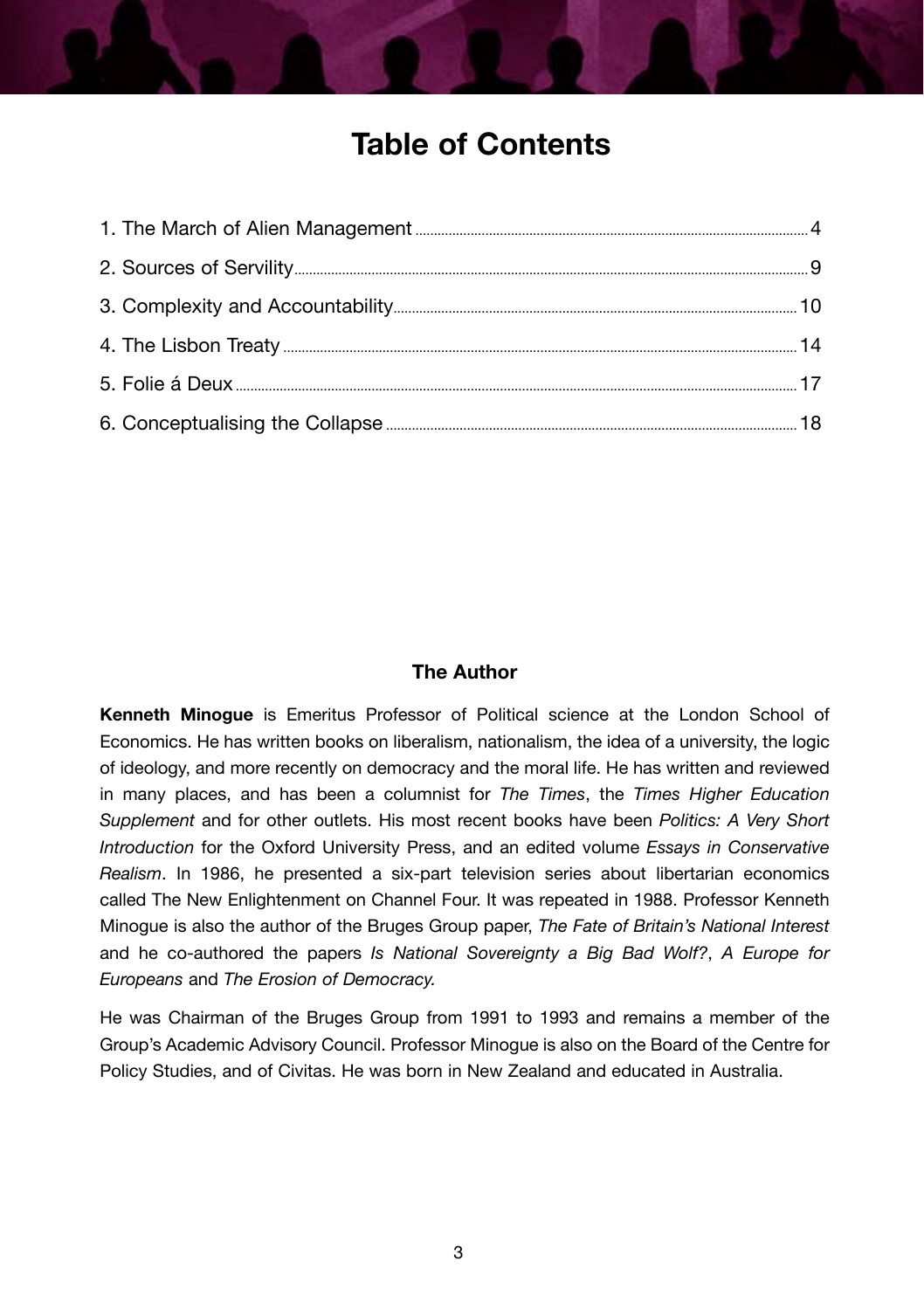# **Are the British a Servile People? Idealism and the EU**

The betrayal of democracy by Gordon Brown's government in refusing to honour the New Labour Election Manifesto commitment to hold a referendum on the Lisbon Treaty will certainly become an issue at the next election. Indeed, if Britain is to remain a free and independent democracy, the betrayal must be the basic issue of that contest, for it is at the heart of the moral corruption that has overtaken our political process in the last generation. The feebleness of British governments since Margaret Thatcher in defending British interests against the encroachment of Brussels is undoubtedly the most revealing fact about the politics of our generation. In this short argument I suggest some ways in which that feebleness might be analysed.

One basic concern is the way in which political elites and bureaucracies work. A second concern, in Sections (5) and (6) of the argument, is to explain the curious cultural collapse of political skill and involvement among the British people. How has Britain sunk into mediocrity? What, we need to ask, is the spirit of the age? Let us take each point in turn.

### **1. The March of Alien Management**

First, let us consider a major change in the situation of the British since 1945. At that period, we were governed by nothing beyond the elected Commons and the hereditary Lords at Westminster. It is true that we had signed up to various international conventions (about war, traffic and so on) and that we were part of a wider system of international law. But our Government in all essential matters made its own decisions according to a broad judgement of the British national interest. We were sovereign. Sovereignty is not, of course, the same as omnipotence, any more than individualism is a licence for self-indulgence. Britain was a responsible nation and the interests of others were always recognised as having a bearing on our own.

Since 1945, however, we have acquired a remarkable array of additional managers, indeed, layer upon layer of them. To them we have delegated extensive authority to tax and regulate us.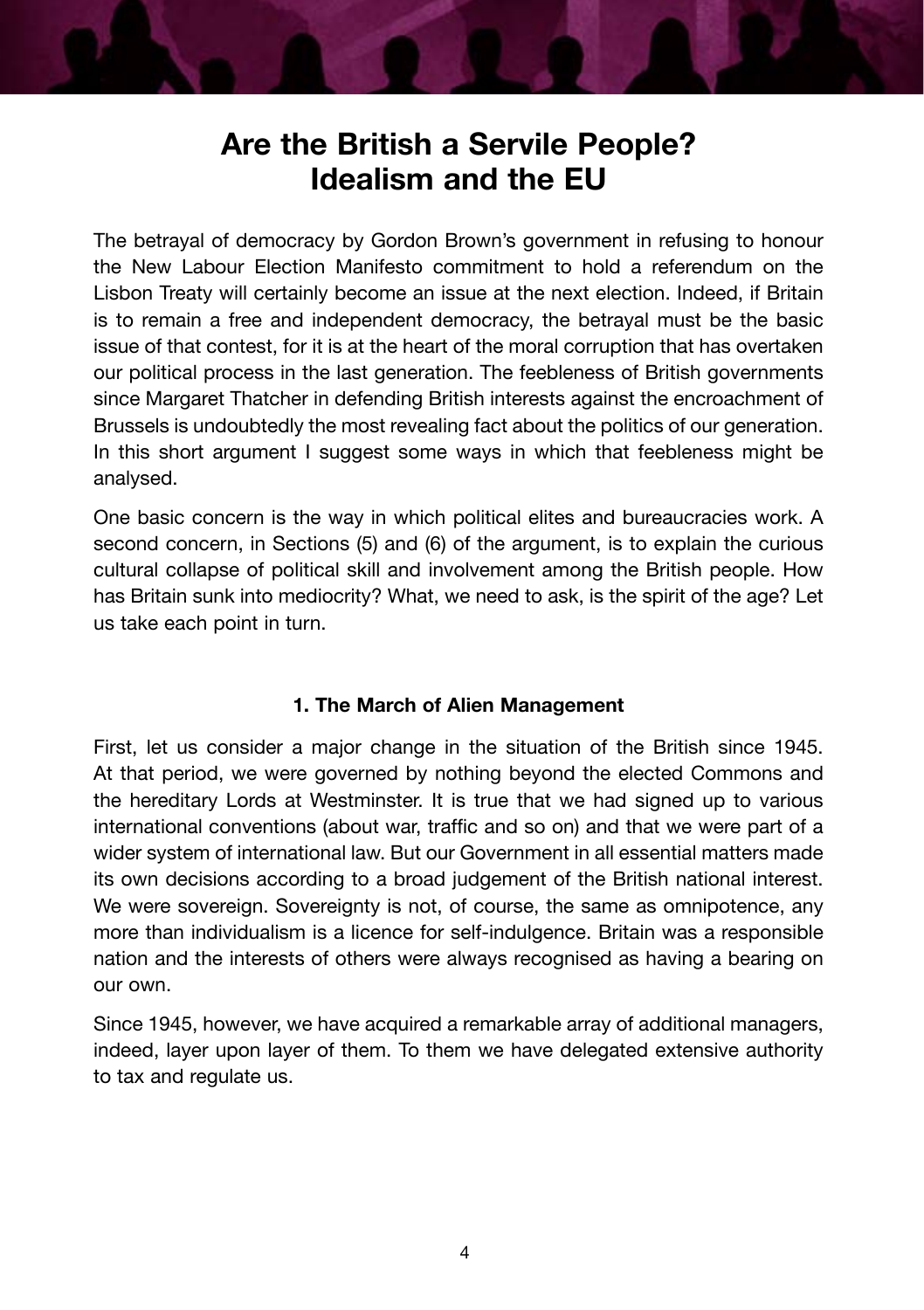First must be mentioned the vast increase in international instruments associated with the United Nations and other treaties – the Convention on Refugees of 1951<sup>1</sup> for example. Acting as what is currently called a "good global citizen" plays well with the British electorate for many reasons, some of which we shall mention later, but it plays especially well with politicians, for whom signing up to abstract principles looks statesmanlike. Statesmen are irresistibly charmed by the fact that any embarrassing consequences of these acts are only likely to become evident after they have retired from office. In other words, signing up to blue sky virtues has become a respectable way of striking grand postures in political life without the fear that embarrassing consequences might follow. Such an erosion of democratic accountability is one way of formulating my fundamental criticism of what is happening to us.

A second layer of management was created in Britain by the New Labour government of 1997, in the form of devolved legislatures with extensive powers which were set up to allow a certain amount of autonomy for Scotland and Wales. The attempt to create elected regional assemblies in England has so far failed, but all of this constitutional fussing has had its effects on English politics, and many people think the solution would be to create even more layers of management, so that we may have the wisdom of additional elected representatives (serving on Regional Assemblies in England) to help in ordering our lives.2

The third and most comprehensive layer of management over us is of course that of the European Union. It has a bureaucracy, and a kind of parliament, but its powers could not for a moment be understood as democratically responsive. Its directives and regulations are recognised as taking precedence over Parliamentary legislation in Britain, and any appeal against them must be heard in its own European Court, in which the literal meaning of the words of an EU law is subordinated to their consonance with the basic purpose of the Union. The Commission is a fecund creator of regulations affecting many things in our everyday life, ranging from land-fill disposal of waste to the design of buses on our streets. There is, I think, no satisfactory way to quantify how much of our national life is determined by this body, and estimates vary from ten percent to eighty. It is certainly true that while in

<sup>1</sup> The text of this and many other such declarations may be found in Ian Brownlie (ed.) *Basic Documents on Human Rights*, Clarendon Press Oxford, 1971.

<sup>2</sup> The most recent proposal in Britain (*The Daily Telegraph* 21 March 2008) is to substitute an elected chamber (to be called a Senate) for the current House of Lords. This new layer of representatives, we may guess, would be a great deal more active and interfering than the House of Lords we have inherited from past times. The name will assimilate our English eccentricity to practices elsewhere. Thomas Hobbes in *Leviathan* (1651) identified "imitation of neighbour nations" in Ch. 29 as being one danger to constitutional stability.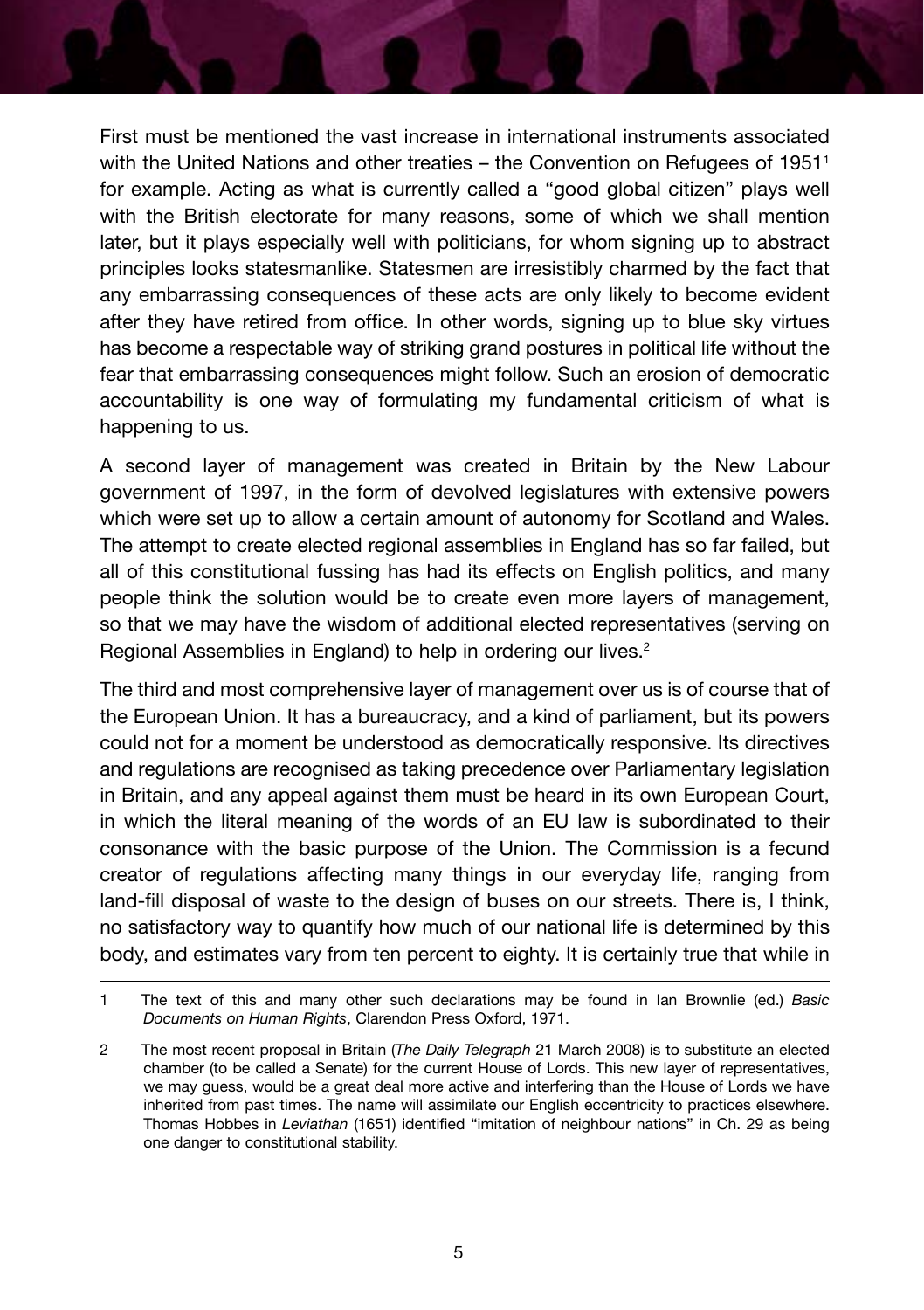principle the House of Commons should be monitoring this avalanche of legislation, much of it goes through "on the nod", if even that. We shall return to this point. In addition, where doubt arises about how far a directive should reach, the instinct of the British civil service is to make them far more restrictive than the way they commonly operate on the Continent. This is a process known as "gold plating."

We are thus managed as we have never been managed before, and these increases in layers of masters over us have not at all been matched by any corresponding diminution in the numbers of those below.<sup>3</sup> Managing us is a growth industry, part of an expanding public sector. But when, to ask the naïve question, did anyone ever say: "We need more managers to regulate our lives? They will bring us a great access of wisdom and order"? We have somehow drifted into this most remarkable situation, and to bring out how remarkable it is, let us indulge in what scientists call a "thought experiment".

Imagine if we had found ourselves in precisely this situation in 1939 when the fate of the world depended on Britain's readiness to take a stand. Hitler dominated Germany, Mussolini Italy, Franco was ruler of Spain and France was deeply split. We need not mention the political alignments of Hungary, Romania and the rest. It is clear that in such a situation, we would have had no alternative – at least no legal alternative – but to become a pawn of the Axis powers.

Ah! comes the familiar rejoinder: but that is just the point! The creation of the European Union is a process precisely designed to prevent any such threat to European civilisation ever happening again. By locking Germany and other European countries that have been vulnerable to political folly into a liberal free-trade federation, we are preventing any of those cultures from again going off the rails of decency.

This is the moment when we cannot but observe that our naïve question has merely revealed the naivety of the reply. The essence of this simple faith is the error of constitutional fundamentalism: namely, the belief that a constitutional structure will guarantee a political outcome. We may grant, of course, that Europe is unlikely again to be troubled by the march of jackboots. History does not repeat itself in that way – but insidious repetitions of earlier follies certainly do happen. We cannot

<sup>3</sup> Nor indeed, any decline in the cost of these managers. Peter Lilley made the essential point in a brilliant speech in June 2008. He was introducing in the House of Commons a bill to require the Senior Salaries Review Body to take into account the transfers of powers between Parliament and EU institutions when making recommendations on MPs pay. Arguing that as most of the legislative work in governing Britain is now done in Brussels why should British MPs still get paid the same when their work load was vastly less? Our MPs would, he added, "prefer to claim paternity [of these laws] rather than admit impotence – the fate of the cuckold across the ages."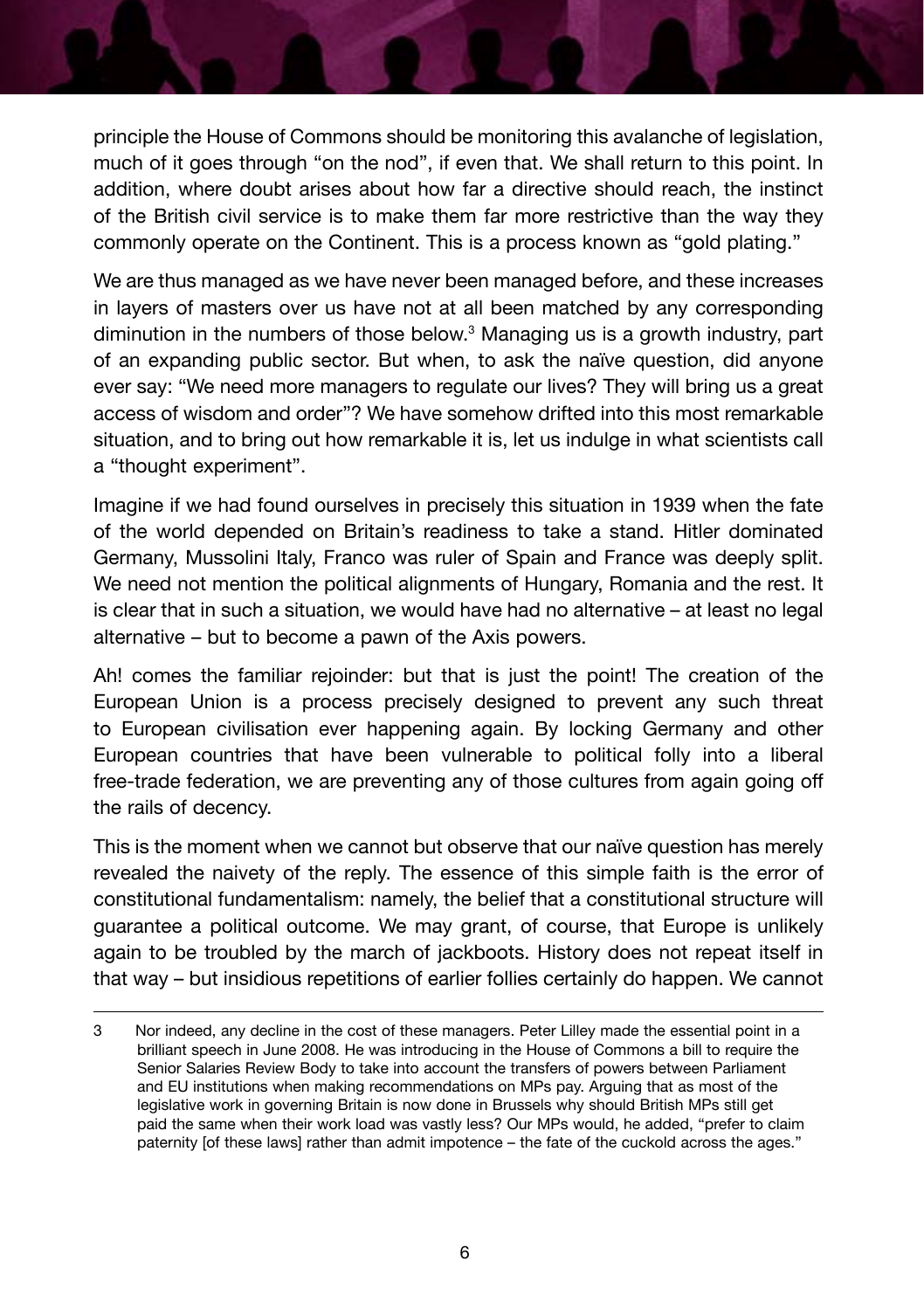know what strange passions will shake other European states – or even indeed our own country – in the times to come. We have, one way or another, certainly solved yesterday's problem; but the real concern is with tomorrow's, or the day after tomorrow's. The present generation looks safe enough from the threat of violent war arising from within Europe itself, but to be confident of the longer future is folly. Abandoning our independence and self-determination for the promise of a collective wisdom embedded in a heterogeneous collection of bureaucrats is certainly a case of selling one's heritage for a mess of pottage. Aspiration is substituted for reality.

Our situation thus provokes us to ask two central questions. The first is why these new managers and their backers are making a "power grab" to regulate our lives. The history of that power grab can be read in the nomenclatural changes in the names of the developing stages of the Treaty of Rome. The EEC became the EC and then the EU. At each stage, the power of Brussels to manage us increased.

The second question is why we have allowed it to happen. By and large, free peoples do not like subjecting themselves to additional rulers and masters, especially those whom they have no realistic way of making accountable. A supplementary question here is why the lower levels of power – our Westminster parliament – should have yielded such power. Rulers usually don't like doing that.

There is a sense in which the first question answers itself: the EU keeps on acquiring power because power is the kind of stuff that people like acquiring. But then we run into an interesting fact about both the EU Parliament and that of Westminster. Their powers are vast, but in an important way, they are curiously impotent. Modern societies are remarkably complex and not easily ruled. There is a strange kind of unreality about both Westminster and Brussels/Strasbourg in our time, and it can easily be sensed by wandering around the buildings in which these activities are housed. The paradox is that all this power grabbing has turned out to be self-defeating, leading merely to a vast increase in the work of lawyers, courts and tribunals. Our lives are certainly affected by all this busyness, but it does not produce the clear facilitation of our freedoms that even the legislators would want.

This paradoxical impotence of civil management, as growing more futile the more it covers, lies at the heart of much that is happening today. These flies on the axle wheel of history, unlike Aesop's, know all too well that the dust raised is not the result of their work. Statesmen dealing with serious issues transcend their personal ambitions. Politicians involved in make-believe changes in society soon lose their contact with reality and go in for expenses manipulation and general nest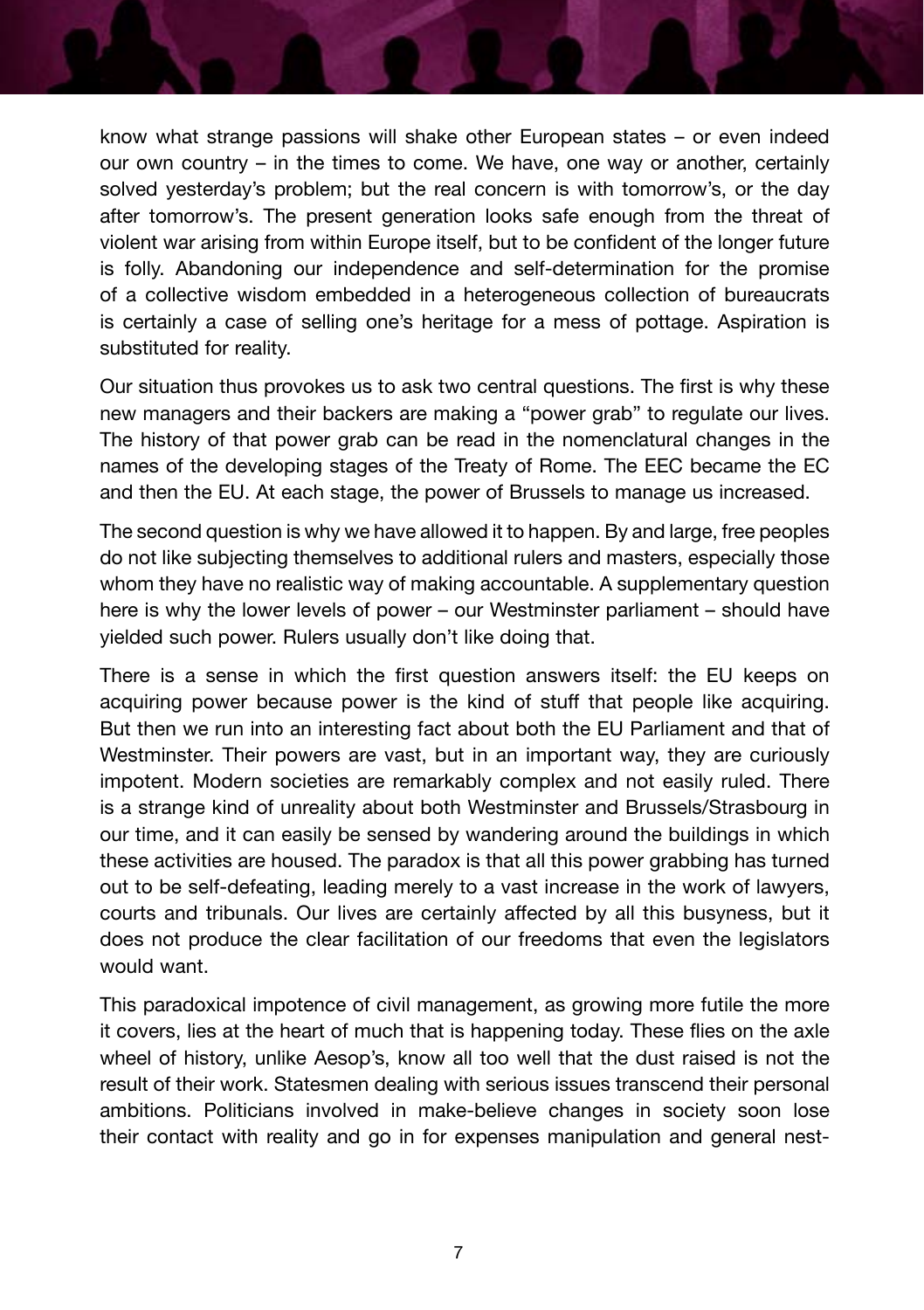feathering. One looks in vain to our political managers at all levels for some sign of the quality of statesmanship so evident in, for example, the 1935 Commons that took Britain into the Second World War. The vast expansion of political management that we have endured has had the consequence that most political deliberation in these assemblies has the character of pointless churning. At the same time, the quality of the politico-managerial class has declined to that of merely manipulative political experts in public relations. Looking at the standard of parliamentarians at both Brussels and Westminster, one can hardly resist the view that futility breeds corruption.

The point can be made in terms both of money and of power. It is a basic principle of human life that any large stock of money attracts corruption the way manure attracts flies. Charitable bequests need careful watching lest the money be misappropriated. Vast amounts of aid have been funnelled to the Third World since 1945, but relatively little of it has reached the ground. In high taxing democracies, politicians find themselves disposing of vast quantities of money and it is hardly surprising that corruption follows, even in Britain, which has a history of relative probity in its public life. Most people can be foolish with their own money on occasion, but public money is dispensed by people whose accountability cannot be easily fixed at all. In modern welfare states, employment law ensures that little short of overt criminality can separate a bureaucrat, indeed any employee, from his or her office. Waste and incompetence have become very hard to control.

Turning to the issue of political power, we must concern ourselves with what had better be called a "bureaucratic dynamic". Law as traditionally understood in Britain during modern times signified legislating a framework within which individuals could pursue their own projects, and the result was a society that was imitated the world over. In our generation, however, governments seldom pass "laws" in the strict sense. Rather they send "messages", mandate targets, attempt to change cultures by fiscal policy, seek to "solve the problems of ordinary people" and in other ways try to micromanage their subjects. Identifying an evil (child abuse, professional misconduct and suchlike things) provokes regulations that impose sanctions upon malefactors. But regulation drives out the self-monitoring integrity that previously governed the conduct of self-governing professionals, such as doctors and lawyers. Parents are similarly corrupted. Codification of the rules of decency in any area turns those newly subject to such powers into employees. When professional life is governed by integrity, individuals may often mistake their selfish desires for a higher calling, but the idea that external regulation with sanctions prevents, or even much reduces, evil is false. It merely leads to casuistry and teaches evil how to exploit the arts of evasion.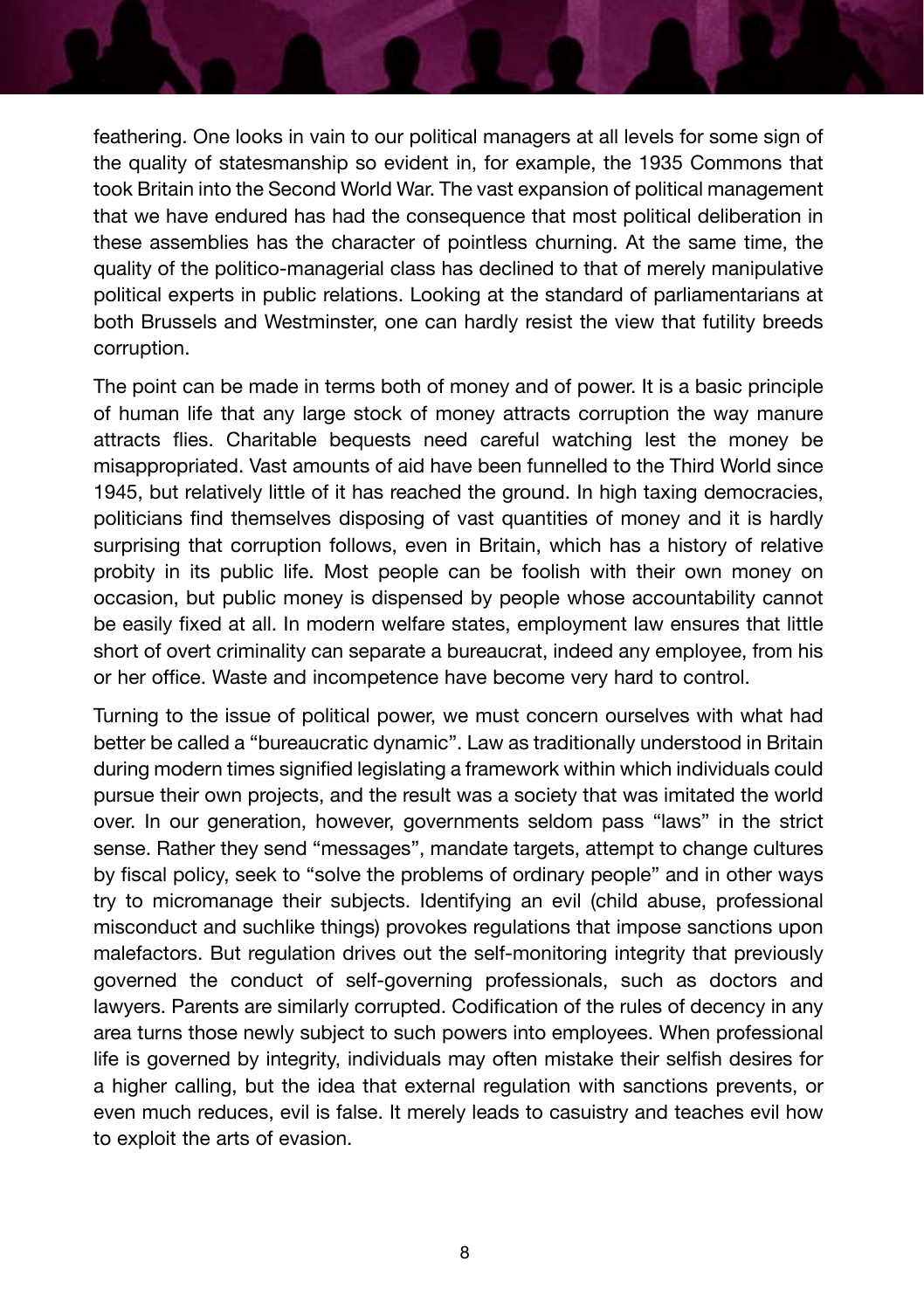The standard political diagnosis of regulation-failure is always that the regulations did not go far enough, and the solution is to take further powers to control the newly revealed imperfections. The bureaucracy issues new regulations, which in turn suffer the same fate as before. In many cases, this follow up regulation is needed to withdraw the bad effects of many of the earlier reforms. We have here, then, a feedback loop in which political meddling merely increases its reach without achieving its ambition. This is the bureaucratic dynamic of contemporary micromanagement, and it is demeaning for the masters no less than it is for those subject to it.

## **2. Sources of Servility**

That we in Britain should be subject to this multiplying managerialism suggests to me that Britons are becoming a servile people, eager to accept the yoke. I think that such feebleness is part of the spirit of the age in which we live, a readiness to surrender independence in exchange for subsidy and help in living our lives. But to recognise this development as the servility it actually is would be painful to many people. Moral degeneration must be presented in more palatable ways by those who intend to profit by it. In what way has it been made palatable?

The answer is that submission to more and more authority comes dressed as virtue. From about 1918 onwards, high-toned Western politicians have often made speeches arguing that "national sovereignty" was an outmoded and possibly dangerous idea. The great thing was international regulation of inter-state relations, the emerging system that has come to be euphemistically called "global governance". This euphemism is designed to suggest (quite falsely) that the regulations constituting the "governance" have been untouched by any human concerns with interest or with power. They have merely emerged, as it were, from the necessities of bringing justice out of anarchy. Between the wars, the League of Nations was the vehicle of these illusions, and after the Second World War, it was the United Nations.

Rejection of national sovereignty and the vogue for treating the United Nations as a legal and moral rather than merely a political body was part of a more general movement suggesting that the authority of international bureaucrats was less tainted by national partiality (and thus more rational) than the decisions of nation states. The plausibility of this argument depends partly on a philosophical mistake, which is to identify nationalism with the national interest.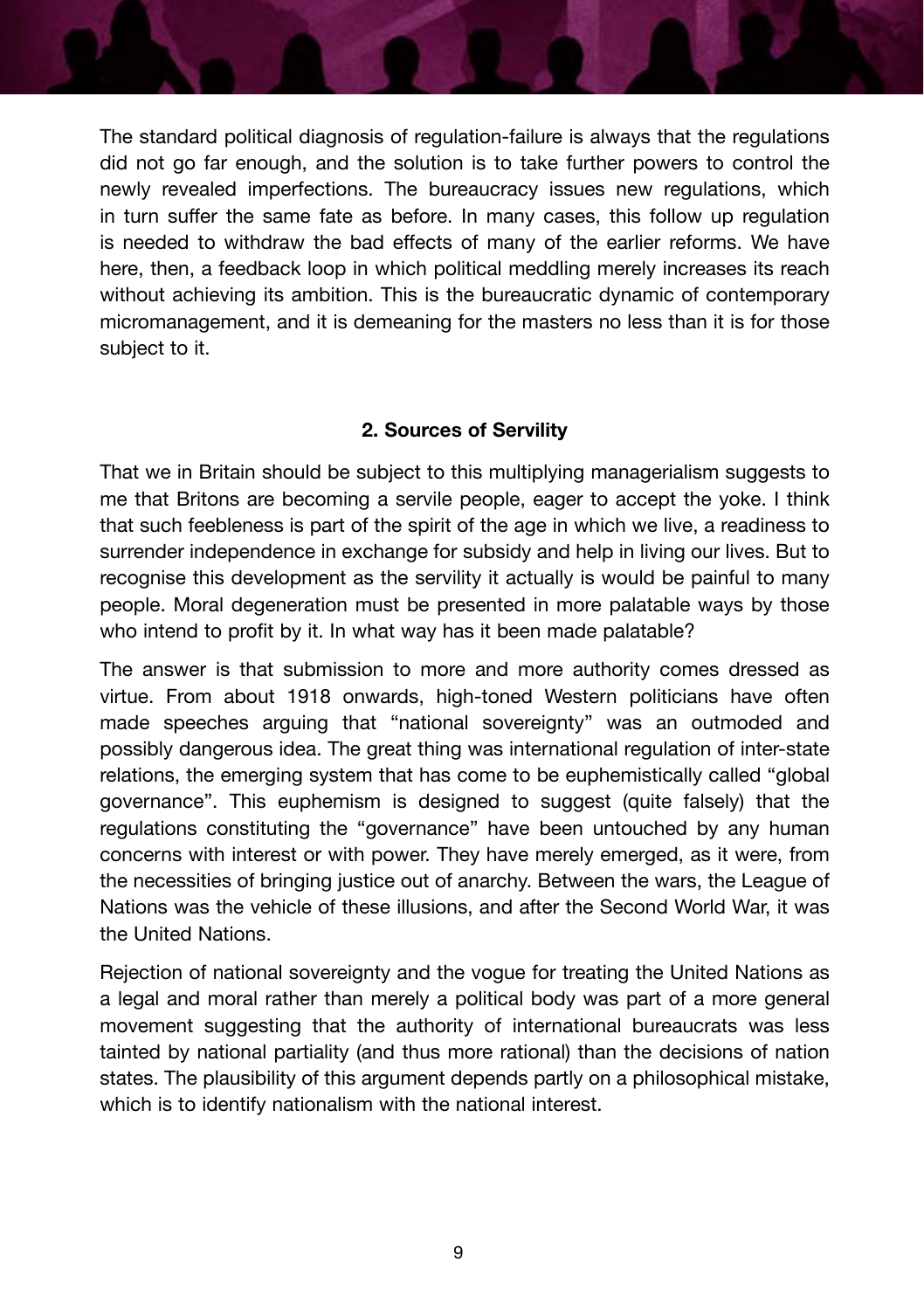"Nationalism" here is wrongly used to cover everything from separatist movements such as those of the Basques and the Irish Republicans to aggressive national policies such as those of Hitler and Mussolini. But neither of these latter figures was a nationalist. Hitler believed in race, which is quite different from nation, and Mussolini was a socialist who invented a solidarist doctrine he called "totalitarianism", and also "fascism". The national interest of countries such as Britain and France, by contrast, rests upon quite distinct and non-ideological considerations. It incorporates, or at least can and often does incorporate, a wider concern for the interests of other states. Neither of these political calculations – nationalism, or the national interest - is necessarily bad, or indeed good either, but misunderstood in this way, both serve to generate what we may call "the internationalist illusion", which is the belief that international politicians and bureaucrats are wiser than those of (for example) European national states. Anyone who actually believes this should look upon the UN and the EU, and despair.

Yet even those who do look at the record of these remarkable organisations, and despair, will often support them, partly because they think that in so doing they are behaving like good global citizens and thus being models that may, so it is hoped, influence the unregenerate brutes ruling countries in which human rights are not taken seriously. The idea is that internationality is the wisdom of the future, and that even if the current record of international organisation is hardly to be admired, this is where the future lies. Such ideas are often sustained by pseudo-philosophical forms of collective self-hatred directed at the whole history of our civilisation. We shall return to this theme in sections (5) and (6).

#### **3. Complexity and Accountability**

Let us return to our basic question: why is it that we should be subject to so many layers of managerial regulation? Why, particularly, given that we look at these political managers and often curl our lips in derision, have we found ourselves at their mercy? Our derision turns out to be no protection against being staked out, like Gulliver, by all these meddling Liliputions.

A common answer is that the modern world has become so complex that it requires increasing quantities of central direction. We get new layers of management because we need them. Everywhere in the modern world we look (so 'tis said) we find what economists call "externalities". These are incidental evils created by legitimate activities, and they are things that require to be regulated in the name of justice. Noise, the disposal of waste, the capitalist weakness for colluding with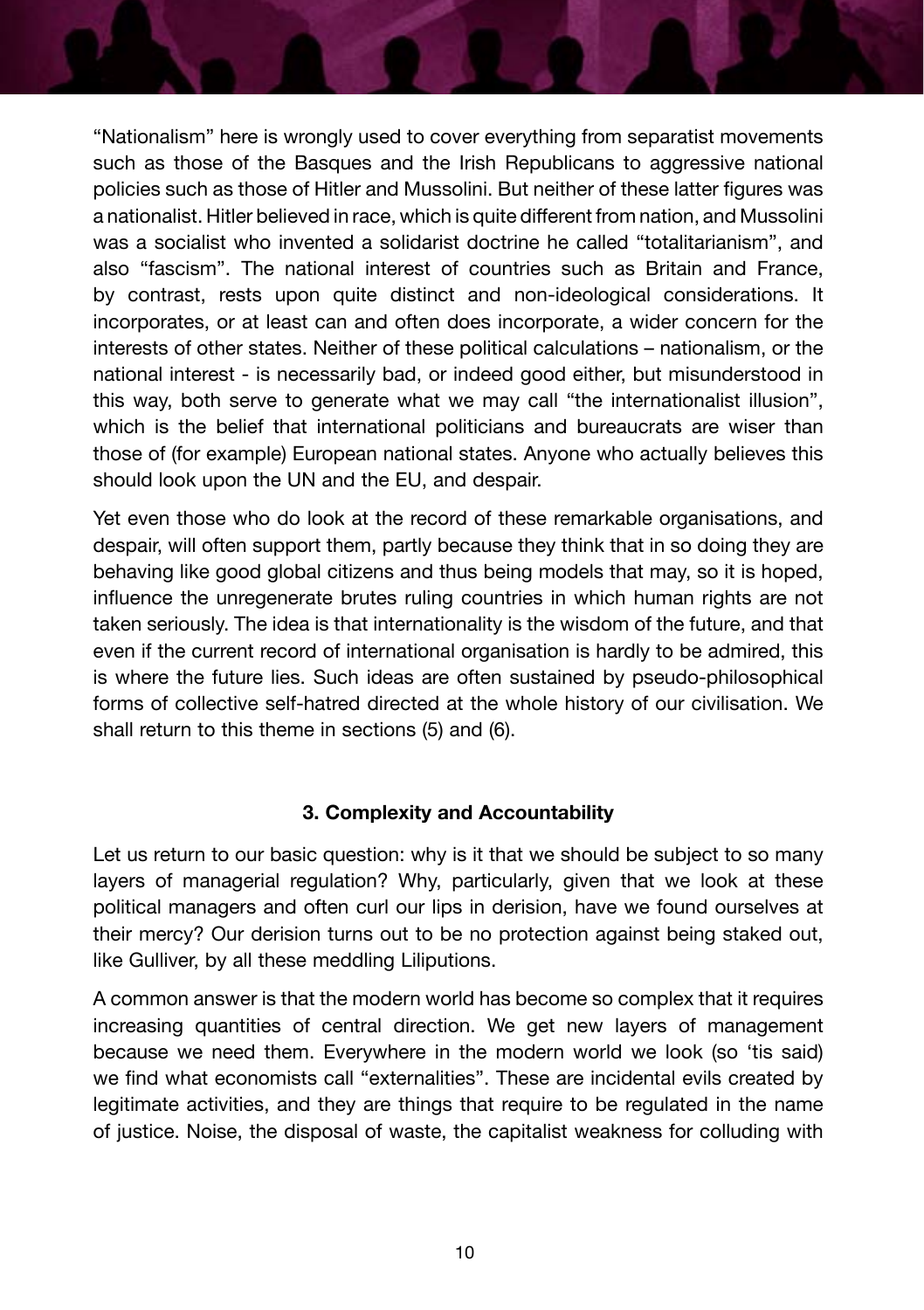competitors over price, the caprice of employers, the emergence of monopolies, the protection of workers from unfair competition – a regulator's work is never done! Such central direction, however, was a thesis tested to destruction in the Soviet Union and other communist states, and then further tested in the welfare managerialism of the 1970s. In both of these cases, governments responding to the complexity of society made a great mess of their tasks, and began to destroy the prosperity on which their power depended.

There is a contrary argument which free market liberals advance against this passion to have our troubles resolved by regulation. It advances the opposite case - that the more complex a society becomes, the less need there is to regulate it. A club, or a household, or a firm may be regulated minutely if the responsible people choose because the members all share, or seem to share, a single interest in the success of the enterprise. The point of "society" as a whole, however, is that it does not have a single enterprise, or common interest, except, perhaps, the formal interest free peoples have in being governed by law rather than command. Hence the more complex societies become, the less regulation they will need – so long, that is to say, as we assume that the individual members of society are competent to manage their own lives.

And that assumption, of course, is the central issue. The justification for a welfare state taking over so many of the functions that in earlier times were done by individuals themselves – health, education, security etc. – was that some people were poor, or underprivileged, or not educated enough to manage their own lives, and the state had to do it for them. In time, women, and ethnic minorities, and homosexuals and others found it advantageous to enrol themselves in these "victim classes" of the vulnerable, in need of state agencies to support and protect them. It has become a major change in British life. Can it now be that most of the British population has been persuaded to recognise that it has lost the competence necessary to manage its own lives, a competence its parents certainly had? Can this be the fundamental belief on which the current apathy and sheep-like quality of the British depends? Is this the real source of our readiness to put ourselves under the regulation of unaccountable international bodies? This becomes the central question to be considered in this argument.

Perhaps sheer lack of nerve is part of it. But another part is the political use of complexity as a tool of bafflement in persuading some people that these matters are too difficult for them to understand. Complexity is of immense value to politicians and bureaucrats who are kind enough to take off our hands the irksome business of trying to understand – for example! – the real meaning of the Lisbon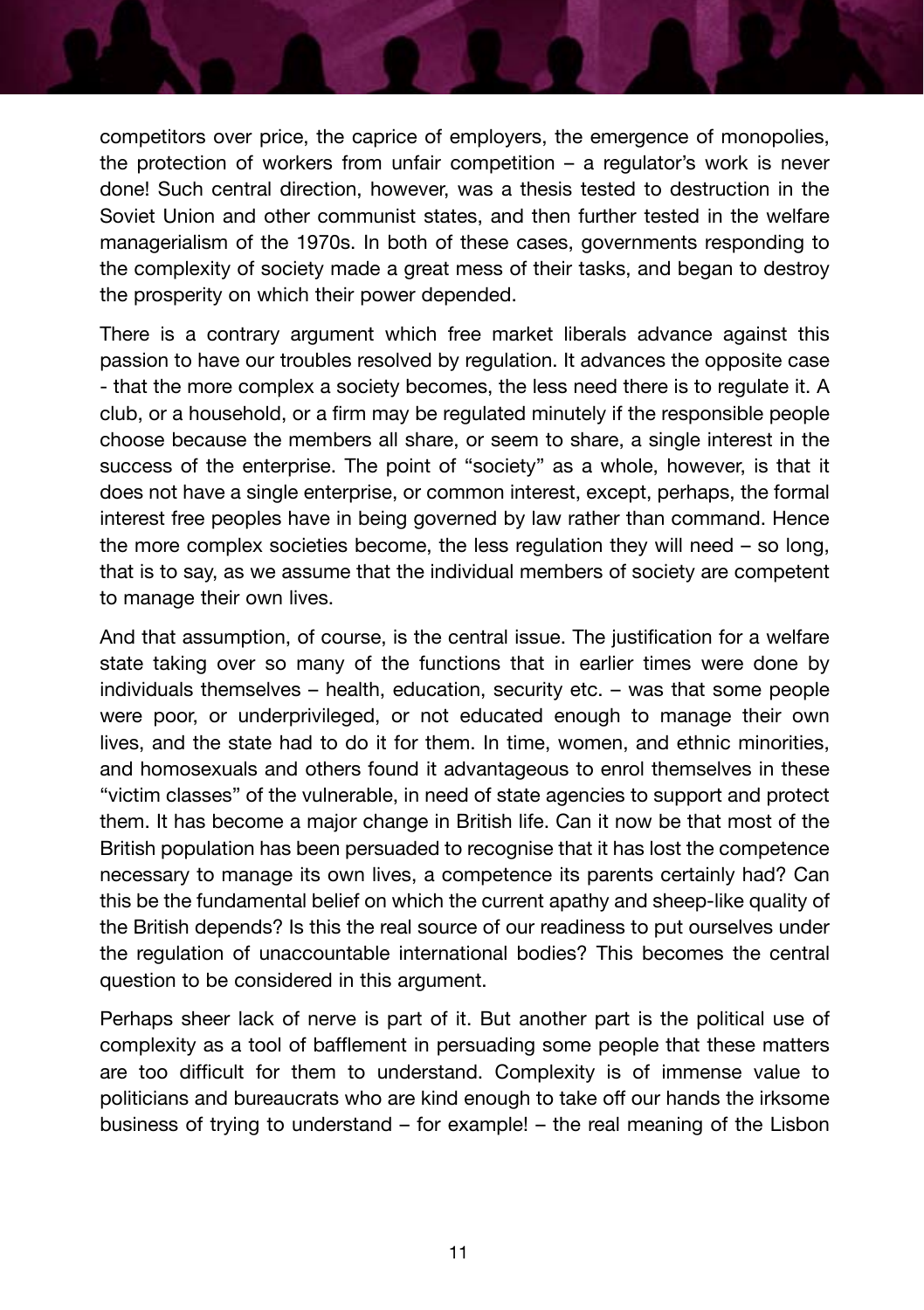Treaty. That the people would not understand its significance has been advanced as a reason for not holding a referendum on the Treaty. The Liberal Democrats who held this remarkable opinion did think that there might be a case for holding a referendum on the much more general question of whether Britain ought to stay in the European Union or secede from it. One can easily follow the rat-like cunning of such a move, but it has so many deceitful aspects that criticism would hardly know where to start. Is the grand issue of secession really less complex than the question of a current change in the terms of the Union? It is a deadly point in EU polemic that the American constitution is a few pages of limpid prose while European constitutional arrangements are humanly impenetrable. This is, I think, the decisive proof that the complexity ploy has been a standard tool of deception used by European integrators.

We are throughout dealing, it will be obvious, with fraud, which consists of separating people from some valuable property they own. In this case, the property is our national autonomy and independence. The basic way of defrauding people is to persuade them that the issue is the one the fraudster is explaining to them, whereas in fact the real point of the exercise lies out of sight. In the case of the European Union, the explicit concern is with ideals – unity, harmonisation, guaranteeing peace in Europe – but the real issue is power. By focussing on ideals, and flattering as virtuous and realistic those who support them, the rising international managerial class advances in the world.

There is a rather simple variant of fraud that used to happen on street corners, known as the "three-thimble trick". The fraudster has a pea and moves the three thimbles around very fast, inviting the punter to bet on the thimble containing the pea. The trick may not be sophisticated, but it's a living. The Brussels version of the three-thimble trick is to conceal power under a changing variety of names. In what sense if any, is the European project the same thing as the British seemed to approve in the 1975 referendum? Is it merely an association of like-minded states for limited purposes, or is it the creation of a new state in the world – having, as the Lisbon Treaty makes clear, its own President and its own Foreign Minister? The deception consists in switching these possibilities according to political convenience, and the only sure fact is that many of the answers to these questions are lies.4

<sup>4</sup> A thoughtful and impressive treatment of this general theme may be found in Peter Oborne, *The Rise of Political Lying*, The Free Press: London, 2005. For a detailed history of deception in relations with the EU, the basic text is, of course, Christopher Booker and Richard North, *The Great Deception: A Secret History of the European Union*, Continuum: London, 2003.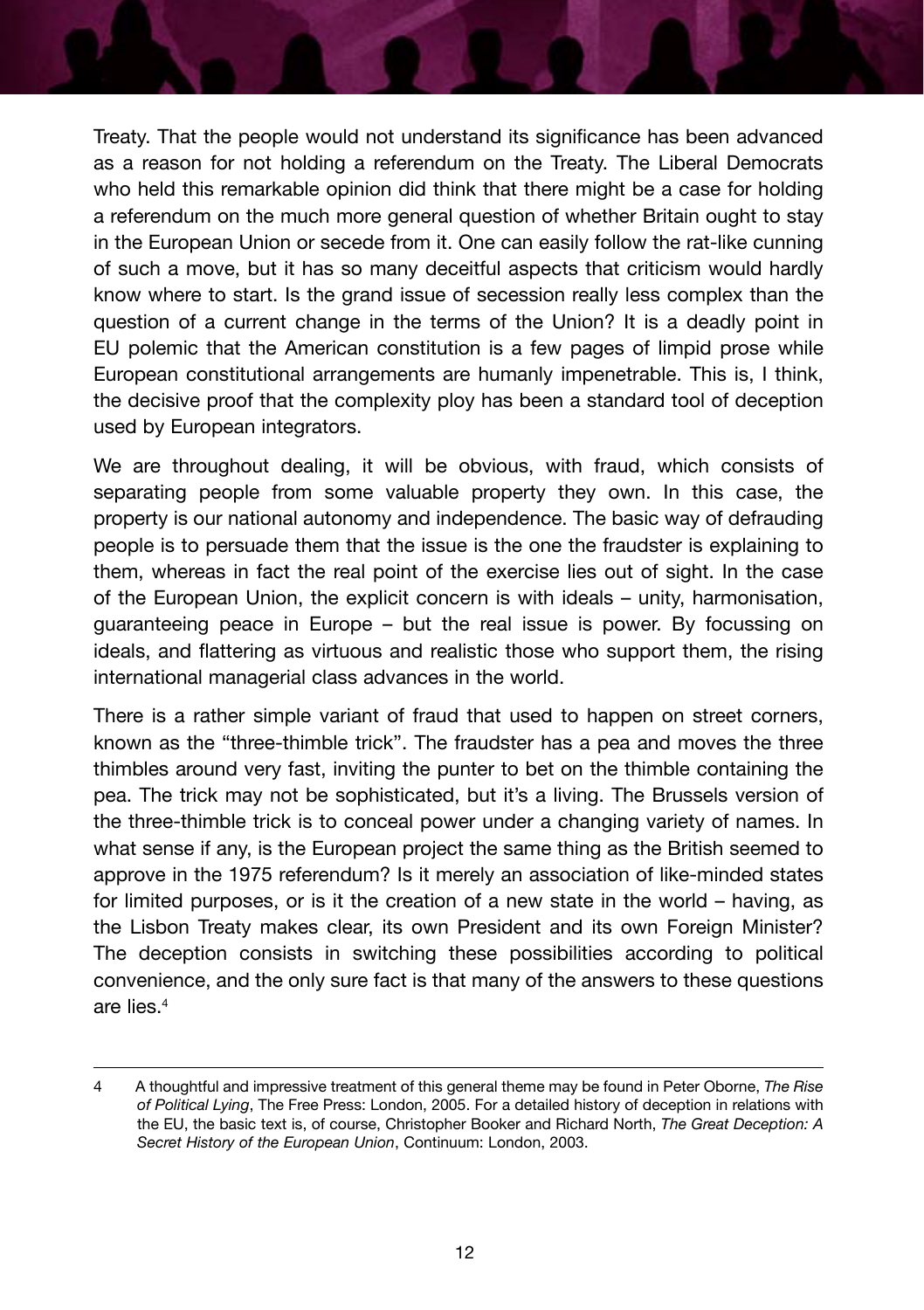And it is necessary to be clear on these points, because the history of deception stretches back to the beginning of Britain's involvement with the European Union. Politicians in Britain insisted in 1975 that it was merely a device for freeing trade between European states – only, after the referendum, did many of them (led by Edward Heath) pour scorn on this idea because "everybody always knew" that it involved wider ambitions – though it took some time before "ever closer union" became recognised in Britain as the interestingly limitless aim of the association.

The complexity issue brings us back to that of democracy. In a democracy, politicians are accountable for the decisions they take, but in modern highly regulated welfare states, governmental initiatives and policies come so thick and fast that it is extraordinarily difficult to pin responsibility on anyone. We are, as the poet Eliot put it, "distracted by distraction from distraction". It has become the custom in the House of Commons for Ministers presiding over a disaster to say (as for example Charles Clarke said when the Home Office lost sight of 1,000 foreign criminals who ought to have been deported at the end of their prison sentences) "I take full responsibility for this". But full responsibility would have meant resignation, and he seemed to think, as so many others have in recent administrations, that one can declare oneself responsible and then – as Clarke himself wanted to do – remain in power to clean up the problem. But in the end, what actually happened to those lost thugs? I do not know. New stories took our attention. The point of the thing called "spin" is to conceal these embarrassments from public concern – or, as was said on a famous occasion, "to bury them".

Prime Minister Blair responded to Britain's revolving presidency of the EU by giving up part of the rebate in our contribution to the Common Agricultural Policy that Margaret Thatcher had achieved at Fontainbleau in 1984. He did it in exchange for a French promise to "review" the working of the CAP. A promise, however, is an empty thing unless it has consequences. Blair is gone, but we in Britain certainly pay out as a consequence of his riskless generosity. Quinquennial elections have in our time turned out to be useless in making our rulers accountable to us. Let me suggest, then, that British democracy needs a new principle of accountability, a principle that would respond to the fact that so many worthless declarations are made by modern politicians in their justifications of expensive follies.

My proposal is: that any decision whose point depends upon a prediction of its outcome should be clarified so that the politician making the decision can be held to account. A Commission might well be needed to agree and specify the conditions of the political decision. And by "held to account" I mean that the failure of the decision to generate the consequences predicted should lead to his (or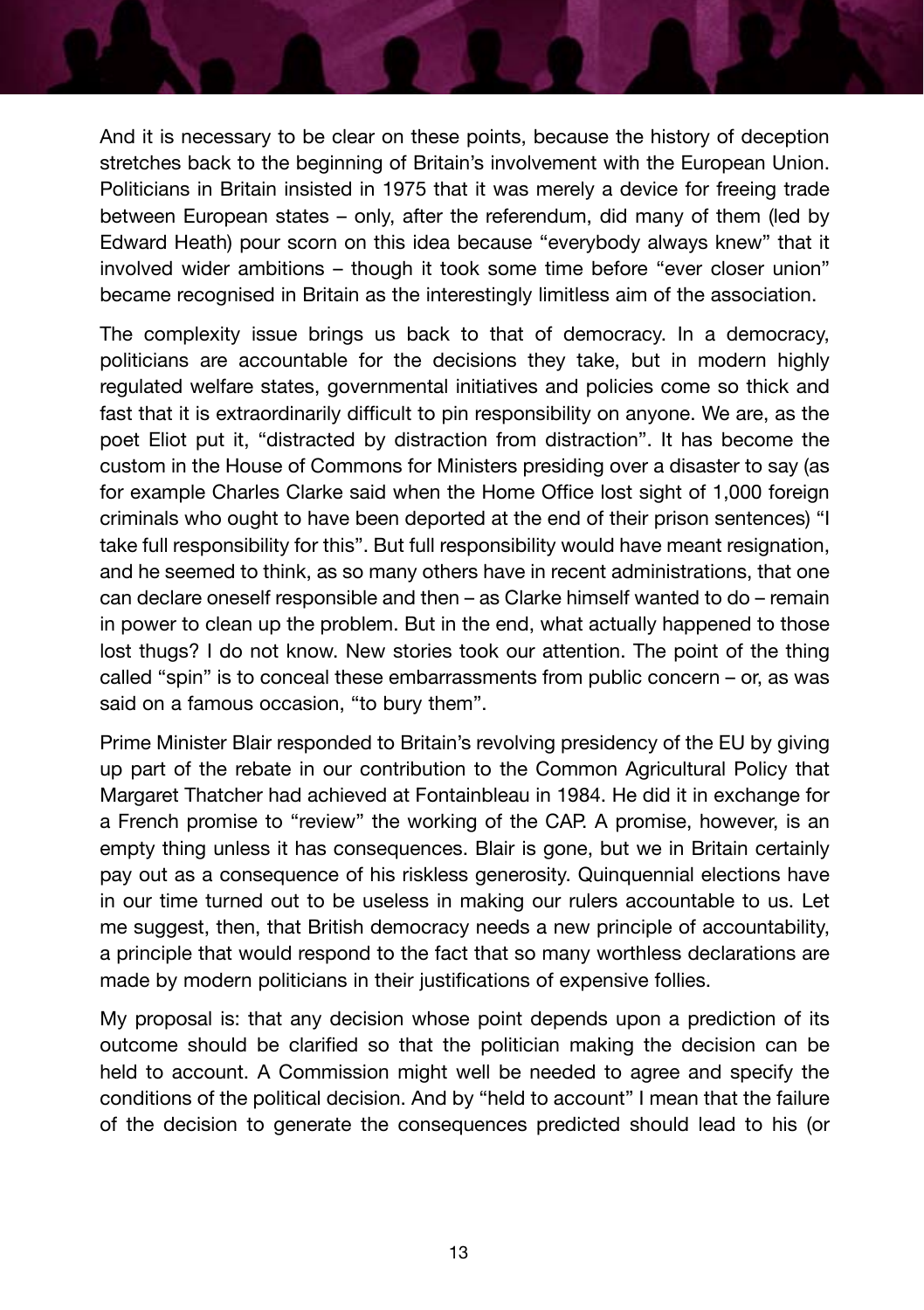her) immediate fall from office and from parliament. In many cases no doubt, the consequences might not become evident until the relevant officeholder had retired, or had died. In that case, such figures would be subject to an appropriate form of denigration and obloquy. The reason so much of our politics is light-minded is that lying to us is a costless exercise, and the media, aggressive as they often are, are not very good in their role as keepers of memory.

#### **4. The Lisbon Treaty**

The collapse of democratic accountability in contemporary states is partly explained, of course, by the level of deceit on which contemporary politics depends. Gordon Brown as Prime Minister is, as we earlier remarked, indelibly stained by the cowardly and evasive manner in which he has tried to get round the implications of Labour's Manifesto commitment to hold a referendum on the Lisbon Treaty. That the Treaty is merely the rejected constitution re-described is almost universally accepted on the Continent, and thus passing it into law after democratic referenda in France and the Netherlands had rejected it is merely one further instance of the Union's familiar tactic of overriding democratic inconveniences by wearing opposition down. The Brussels oligarchy has a remarkable capacity to make the process move only in the direction of increasing its own power.

Jean-Claude Juncker, the premier of Luxembourg, put the essence of the matter quite crisply, "of course there will be transfers of sovereignty", he remarked, but added that he would not want to draw the attention of the British public to this fact.

"There is", he went on to remark about the Treaty, "a single legal personality for the EU, the primacy of European law, a new architecture for foreign and security policy, there is an enormous extension in the fields of the EU's powers, there is the Charter of Fundamental Rights…"5 British politicians, however, lie to us in claiming more solidity than they can sustain for the "red lines" exempting Britain from a variety of Treaty commitments. The Commission merely waits patiently for more pliable politicians who can be quietly persuaded to modify and eventually abandon any such limitations. And there is no real accountability for the likely collapse of these reservations when the European Court of Justice gets to work on the Treaty.

Sometimes the deceptions are contained in absurd formulations so rhetorically confused that they seem to turn a negative into a positive. The idea of "pooling

<sup>5</sup> *The Daily Telegraph*, July 3, 2007.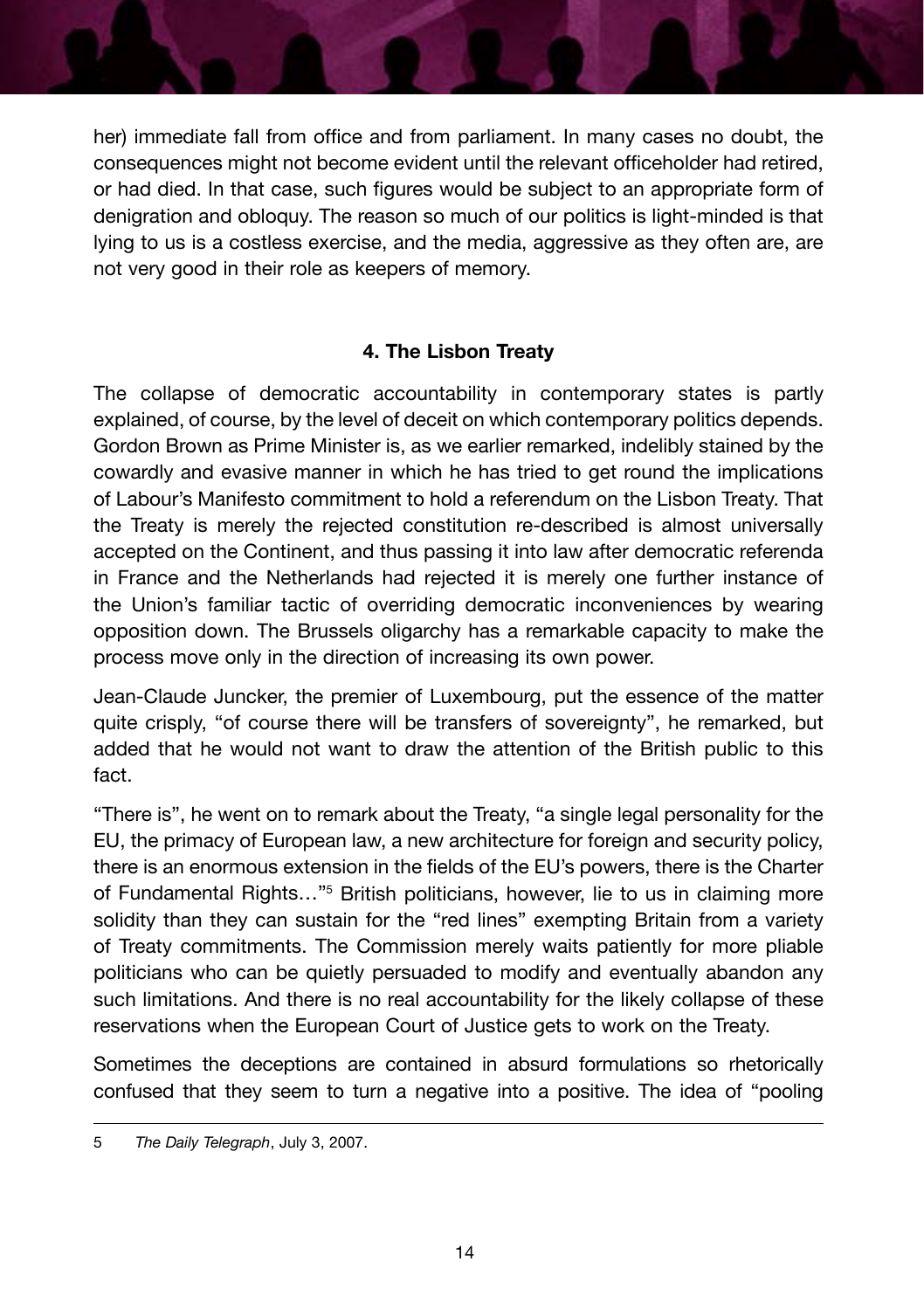sovereignty" for example, suggests positive harmony and cooperation but what it actually means is that Britain gives up its sovereignty on the issues in question, and agrees to be bound by a new sovereign in the form of EU machinery in which it has but a part, and in a 27 member association, a rather small part. If this machinery produces a decision we do not like, we have lost our independence and can do nothing about it.

The issues are complex, and are detailed in a 63,000 word document presented as a series of amendments to the existing treaties, and before I broach the central cultural question, I want to make two observations. The first is to point to one notable example of constitutional betrayal, and the other is to highlight the fundamental cultural difference between Britain and the Continent.

The constitutional betrayal relates to individual liberty. In 2007, a deal was proposed to send back to their countries of origin the 2,000 EU prisoners in British jails, in exchange for allowing the 800 British subjects said to be in Continental jails to finish their sentences in Britain. This would help Britain in dealing with its major crisis with prison provision in Britain. However the Parliamentary European Scrutiny Committee wrote to Joan Ryan, then the relevant Home Office Minister, to point out that a British subject (such as David Irving who had been jailed for Holocaust Denial in Austria) could then be transferred to a British prison to serve time for something that was not a crime in Britain. Such a problem might have been met by a principle of dual criminality, but the UK had earlier abandoned that principle for thirty-two offences when it had agreed the European arrest warrant three years earlier. The Parliamentary Committee thought this issue important enough to warrant a parliamentary debate and placed a "scrutiny reserve" on the proposed agreement. The point of such a scrutiny reserve is that a proposed directive should be debated in Parliament itself before Britain would agree to it. Later in 2007, however, a deal was struck at the EU Justice and Home Affairs Council meeting attended by Ms. Ryan. Like other spineless British ministers, she took no notice of the scrutiny reserve, and went along with the majority supporting, with no concern for safeguards, the proposal for exchanging the prisoners. Her boss, the Home Secretary at the time John Reid approved the deal as good for Britain, and the Scrutiny Committee was revealed as unable to protect our liberties from the overwhelming power of a united EU bureaucracy.6

<sup>6</sup> I am indebted to a brilliant account of this process by Philip Johnston in *The Daily Telegraph* 7 April, 2007. . The point obviously does not involve anything as absurd as defending David Irving and Holocaust Denial. As Johnston points out, had such a law been operational in Britain, Prince Harry would have been in trouble over his swastika kit for a fancy dress party.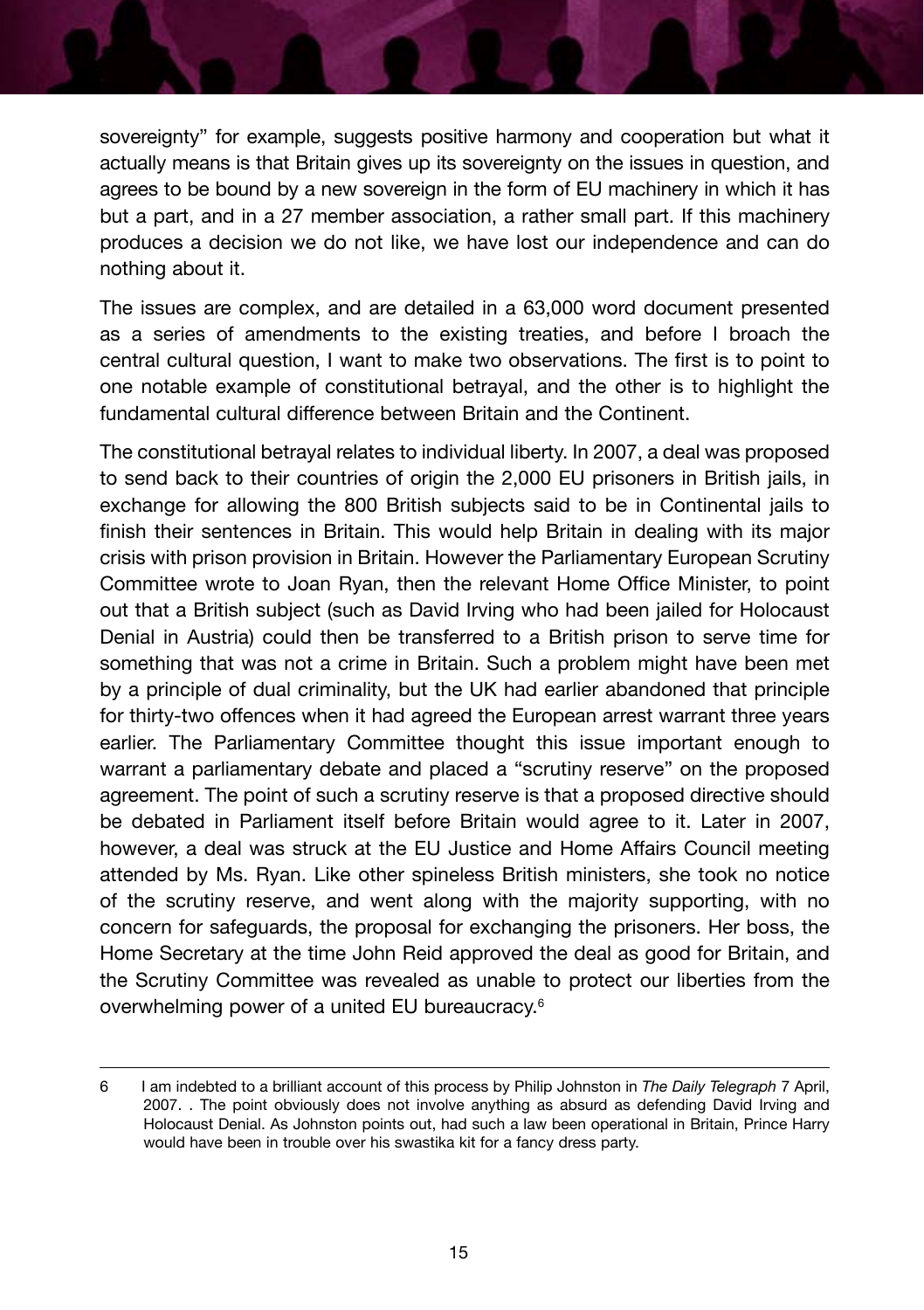There would, of course, be one way in which this kind of conflict might be avoided. It would be for Britain to fall into line with some other European states by making Holocaust Denial a crime in Britain, and dear ingenious Angel Merkel actually did make this helpful suggestion. In doing so, she was exhibiting the deep Continental instinct for solving problems by "harmonisation." And that brings me to the second point.

It is that Britain is in its constitutional life and culture a major exception to many Continental practices. This is why Continental countries since the eighteenth century have recognised her as a model of a free society, by contrast with the Napoleonic and Prussian traditions of the Rechtsstaat in most of Europe. European states are certainly free, but they are also responsive to the demands of an intrusive bureaucracy in a way that the British used not to be. These states contain, of course, immensely powerful antipathies that must be accommodated by the conventions of a debate between Government and Opposition, conventions that have been adapted from British practice, but their ideal is one of national harmony in which subjects accept the basic structure of the state and all pull together. The jury system is not at home in such a world and the natural mode of understanding the place of the individual is in terms of rights. The English tradition of freedom, by contrast, long resisted the assimilation of its tradition of freedom to the codification of rights.

John Locke had, of course, talked of natural rights, using the idea as a casual philosophical way of formulating English freedom, but his ideas were turned to another purpose by Continental followers. A schedule of rights adumbrates a correct ordering of society, whereas English freedom contains built in limitations to freedom, and facilitates a changing cultural character responsive in each generation to the changing tastes and ideas of the people. English life, in other words is based upon a conflict model of society whose stability results not from a process of "harmonisation" but from a tension between balanced desirabilities in an ambivalent world: between competing business firms, for example, political parties, prosecution and defence in trials, versions of faiths and so on.

The basic British objection to the way in which the European project accommodates Britain is that British life has become subject to an alien tradition. The conflict between metric and imperial measures is merely a dramatic symbol of this conflict, but versions of it will be found at all levels of our involvement with Europe, and its essence lies in the European passion to harmonise us into little Europeans. The rest – the hideous costs, the destruction of our fishing waters, the corruption of the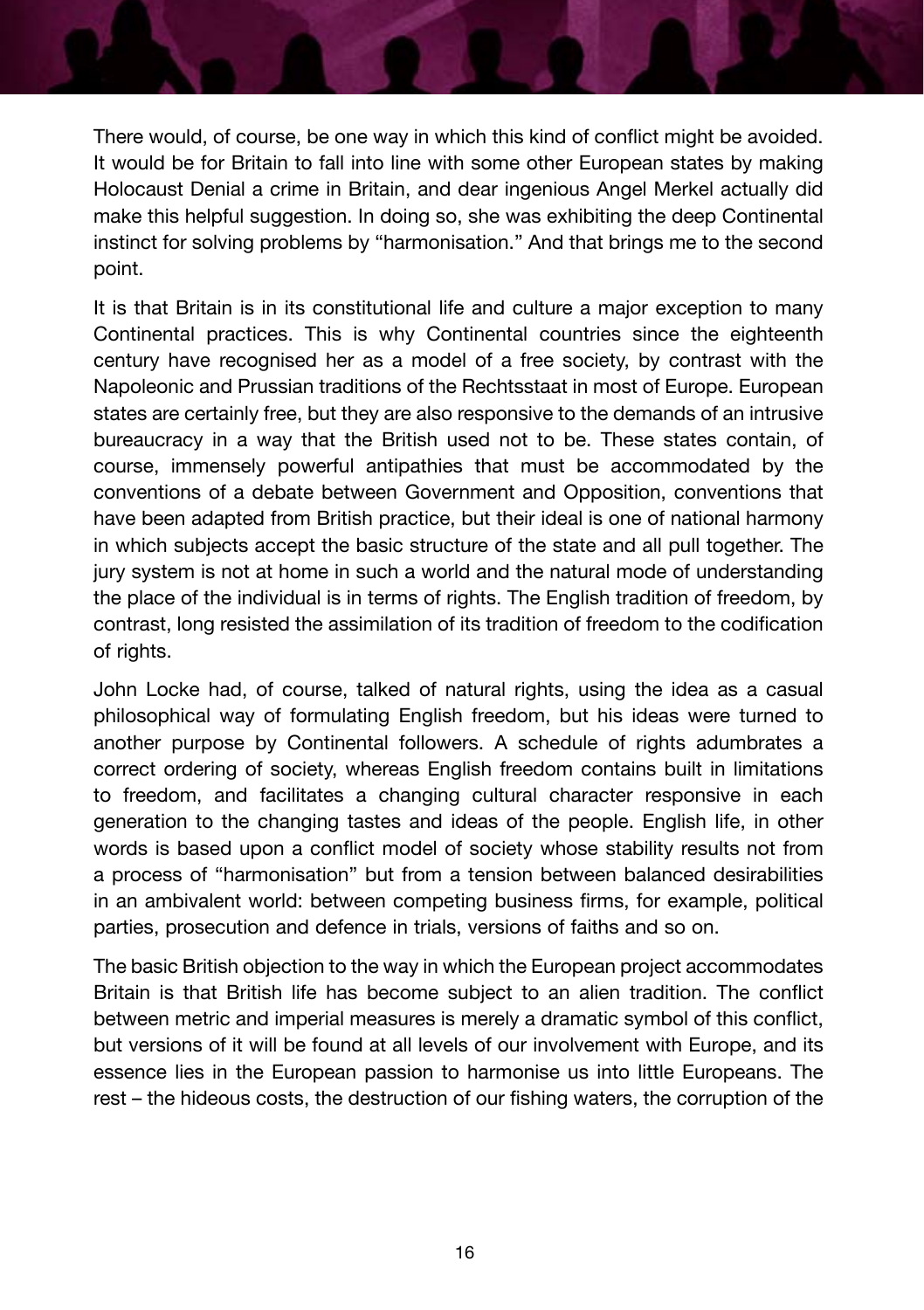Brussels bureaucracy, the waste of the CAP – these things are important, but they are not the heart of the matter.

#### **5. Folie á Deux**

Analysing some of the processes and the deceptions that have brought us to our present enfeebled condition is a depressing business. A great nation making its way in the world has, over the last half century, abandoned its own unique integrity because it feared isolation and fell into cultural confusion. Given its cultural vitality and its global reach, Britain was perhaps the last country in the world that might find itself "isolated". It has a Commonwealth and a special relationship with an Anglosphere, for a start. Australia in one way, Singapore in another and Canada in yet another are examples of countries that have prospered economically without losing their nerve and therefore having to compromise their political independence. Yet one of the world's top five or six economies sold itself into alien management because fools had persuaded it that only the big battalions could survive in the emerging world of the twenty first century. It finds itself locked into an association marked by timid protectionism and demographic decline. A whole political class has been found wanting, and as a result of failing the test of courage, that class has fallen into the trivialities of corruption and self-seeking.

Unfortunately it must be said that we get the rulers that we deserve. "We" – meaning a large section of the electorate – have been told that "our" dependence on the state is the proper response to a world of unequal advantages, and "we" have believed what "we" were told. To make every transaction pass some test of justice seemed to have entailed dependence on a regulating state. The result has been that many Britons have acquired the notion that the income they earn is pocket money to be spent on the satisfaction of their current wants, rather than resources to be managed in terms of present and future contingencies. Similarly, when they worry about "the work-life balance", they are dreaming that the week might be turned into an interminable weekend. There are always richer "others" whose taxes can pay for all those things the state provides, and in our time, the state has ranged so far into the enterprises of civil society that virtually nothing has not become in some degree subsidised, and therefore, in a little time, controlled by the state.

At the same time, "we" have also learned that pains can mostly be abolished, "pains" here signifying anything ranging from punishment in schools to losing one's job as a result of incompetence. We have come to think, as PJ O'Rourke put it,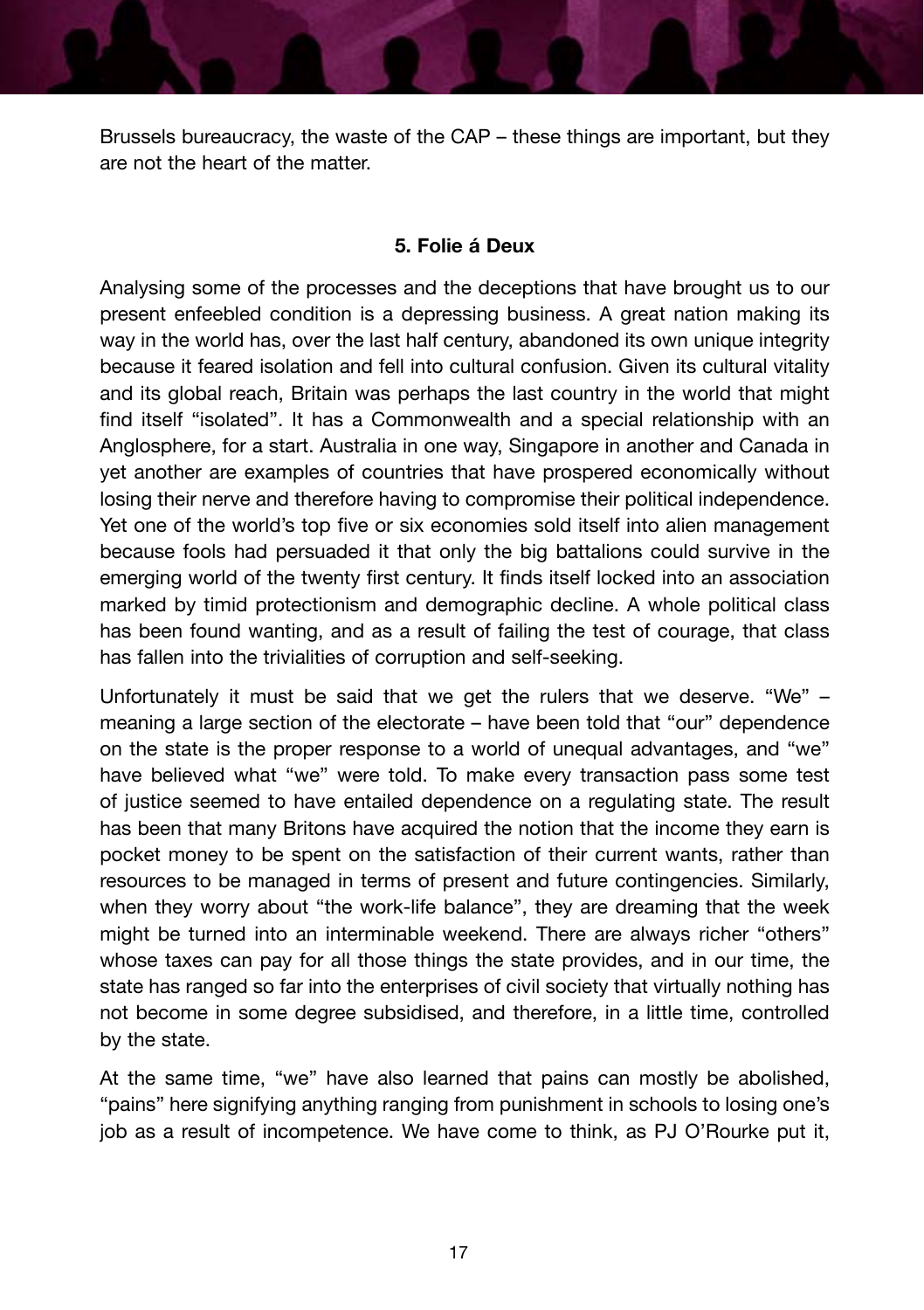that we may "vote ourselves rich". And the result is that we expect politicians to bribe us. Issues that are situated beyond this immediate concern with "the things that affect people's lives" are of little concern for a large part of the electorate. The importance of our national independence happens to be one of them. And, of course, it is by far the most important.

We critics might well despise our political class as corrupt and mediocre, but the vital point is that we must recognise that the situation is one of folie á deux. A population persuaded by the rhetoric that generates its dependent condition has become, by the device of the focus group, the yardstick of what politicians ought to be doing. They may talk (God help us!) of "visions", but their minds are largely circumscribed by the thought of the next election. They think they should be offering what the demos wants, or (not at all the same thing) what it says it wants. In no political party these days do we have more than a handful of politicians prepared to challenge the remarkable mind-set of our time in the name of reality. And until a class of politicians ready to do this emerges to save us (if it ever does), we shall be forever drifting in the political pidgin talk that constitutes the relationship between Westminster and its electors.

### **6. Conceptualising the Collapse**

Let me end by sketching out a schema that might be one possible way of exploring how the people of Britain have fallen into this sad condition. Some theologians used to talk about "spilt religion", but I think we should look at "spilt idealism".

Idealism is a form of moral energy that we invest in some way of life, in our moral admirations and in our sense, for example, of the kind of conduct that is "below us". Most Europeans, indeed probably most collective groups, invest a good deal of their idealism in their own national identity, believing that the nation stands for many admirable things. Occasionally they invest it in other nations, as some Britons did, for example, who came to have a remarkable admiration for Wilhelmine Germany in the late nineteenth century – Houston Stewart Chamberlain and Winifred Wagner, for example. In the ideological passions of the twentieth century, a lot of British idealism was invested in the Soviet Union, and some in Fascism and Nazism.

Mostly however, idealism stays home. Milton talked about "God's Englishmen" while many Edwardians thought that being born British was to have won first prize in the lottery of life. These are marvellous exhibitions of a kind of national arrogance, and today we are more likely to follow the lead of Uriah Heep and say,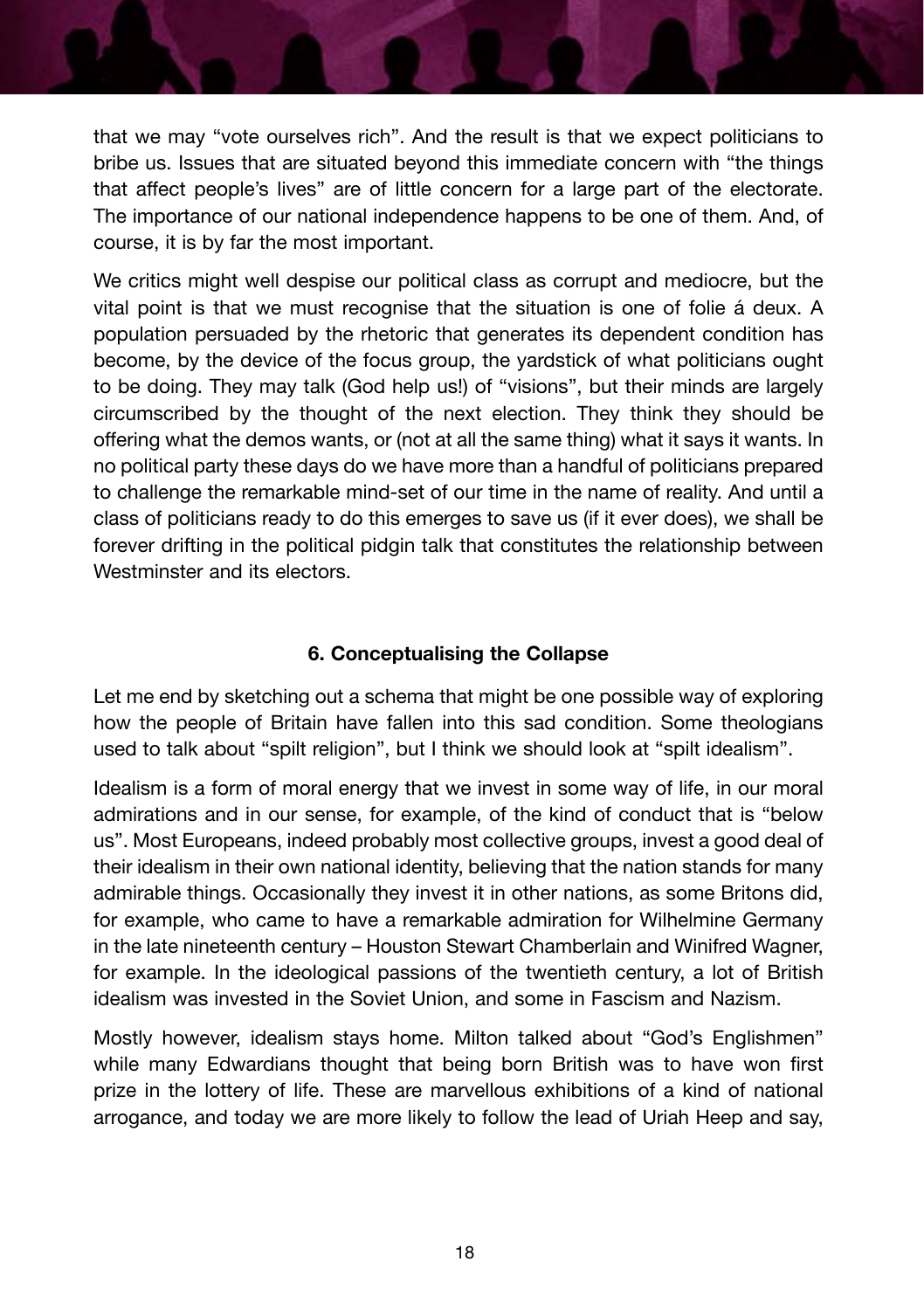with heads decently bowed: "we're no better than they are". Some of these very 'umble Britons actually think we are much worse than other peoples. And this kind of posturing humility is one aspect of the collapse of idealism in Britain, because although arrogance may be a fault, it is also the indispensable source of a number of interesting and indispensable virtues.

It stands behind the belief, for example, that being English/British is a form of responsibility requiring self-control in the presence of foreigners. "Remember you're British" has now degenerated into a joke expression, but a generation or two back, it represented an element in the moral core of British people. In those happier times, the image of the Englishman abroad was that of the gentleman. Edith Piaf even wrote a marvellous song about it. Such an image was sustained in times past by the sense of patriotic self-regard very common among Britons travelling abroad. There is much less patriotism around today, with the result that young British people have been liberated from any sense of national responsibility, and with their drunken and vomiting ways, are currently feared and despised in places as distant as Ibiza and Prague.

What seems to have happened, then, is a withdrawal of British investment of idealism in being British. That investment in the past would be signalled by pride in anything from Shakespeare and Nelson to a propensity for queuing or the reputation of the BBC. People can be proud of a whole range of things, both national and individual, for any number of reasons good or bad, and any serious form of pride carries responsibility with it. This withdrawal of pride in being British has several significant aspects. One of them is that admiration for our achievements has been replaced by a schedule of shames, from indulgence in the slave trade before 1807 to the Crusades, the Irish famine, or whatever other set of events the critic might choose.

Another aspect is that many people have simply switched their admirations away from a British identity to some narrower focus in which admiration is entangled with a sense of grievance. Society in this way has been atomised. Feminists, for example, replace admiration for being British by disdain for what are taken to be the patriarchal power structures thought to characterise earlier times. Again, some members of ethnic groups in Britain have demanded that their own particular glories ought to be celebrated as part of a multicultural mosaic. A whole underworld of grievances is cultivated in this area, but it is relatively marginal compared to something much more fundamental.

Many who reject Britain interpret any sense of national superiority as involving aggression and xenophobia. These people think that if Britons could be persuaded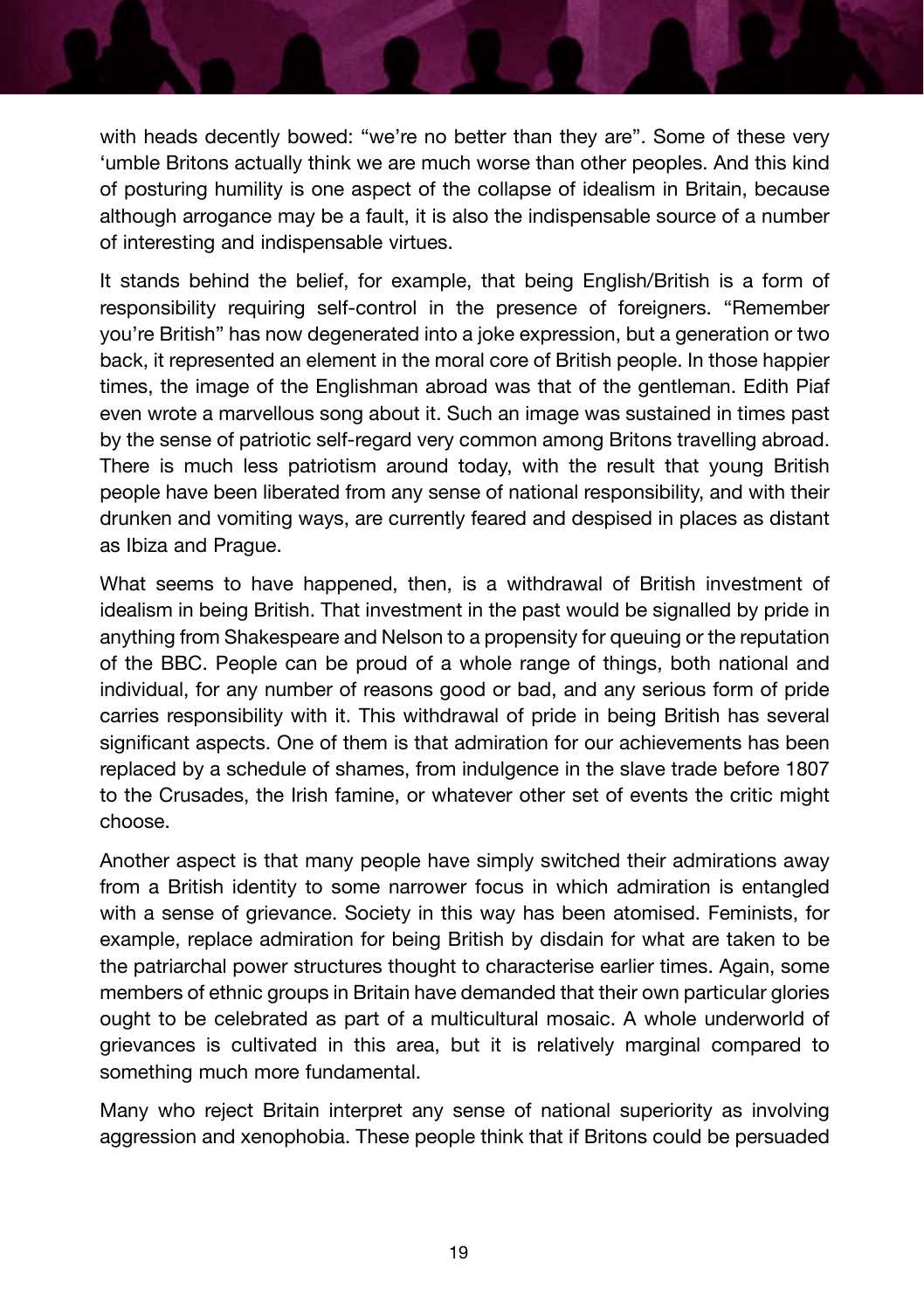to abandon pride in Britishness and adopt a more realistic humility, they would as a result be more internationally peaceful. Whether the British have a notable addiction to being aggressive is no doubt an arguable matter, but the charge of xenophobia has no basis at all in reality. On the contrary, Britons have exhibited interest in and sympathy for most of the peoples of the world. In European politics, the claims of the kings of England to be also kings of France were a notable source of warlike aggression, but those follies ended in the sixteenth century, after which national policy was never purely and unambiguously aggressive. Like all other Europeans, the British are ambivalent in their attitudes to Germans, French, Dutch and the rest but the notion that they would be nicer if the history books were rewritten so that Agincourt and Trafalgar were cast out of the national memory is evidently absurd. I say these elementary things merely to clear away some of the modish nonsense of the time, and it brings me to the basic point.

British idealism has been withdrawn from the British tradition itself and invested in an abstract ideal world whose most conspicuous reality (to the extent that it is real at all) is to be found in international organisations such as the UN and the EU, along with declarations of human rights, rights of women, children, pets and any other possible set of vulnerable figures. This is a safe if somewhat feeble option, because these organisations seldom have to take any decisive action, as nation states must do, and they limit their activities to taking up virtuous postures. Who could be embarrassed by a virtuous posture? Nation states, by contrast, must often act, and sometimes do so inadvisedly, as the British did over Suez in 1956, and many would add, over Iraq in 2003. This asymmetry between real centres of power and aspirational moral entities helps to sustain the idea that codifications of rights and international organisations represent a wisdom not available to national states which are subject to the distorting partialities of the national interest.

The intellectual source of this curious distortion of idealism as a moral investment is to be found in the world of pedagogy. Universities, in the twentieth century especially, took up the idea that their academic essence was to be critical, and this plausible but misleading abstraction led many to think that serious seekers after truth must detach themselves from local political and religious beliefs in order to locate themselves in an innocent and guiltless "nowhere". These people became, as it were, the patriots of Geneva, the Hague or the New York of the UN. This is a stance supplying the agreeably self-congratulatory option of thinking oneself "above" the vulgar prejudices of patriots and ordinary people. Schoolteachers are another notable source of this moral disinvestment of idealism in Britain. Many explicitly regard patriotism as vulgar, and "criticism" means reading the past with hindsight through the lens of current moral fashions. The result is to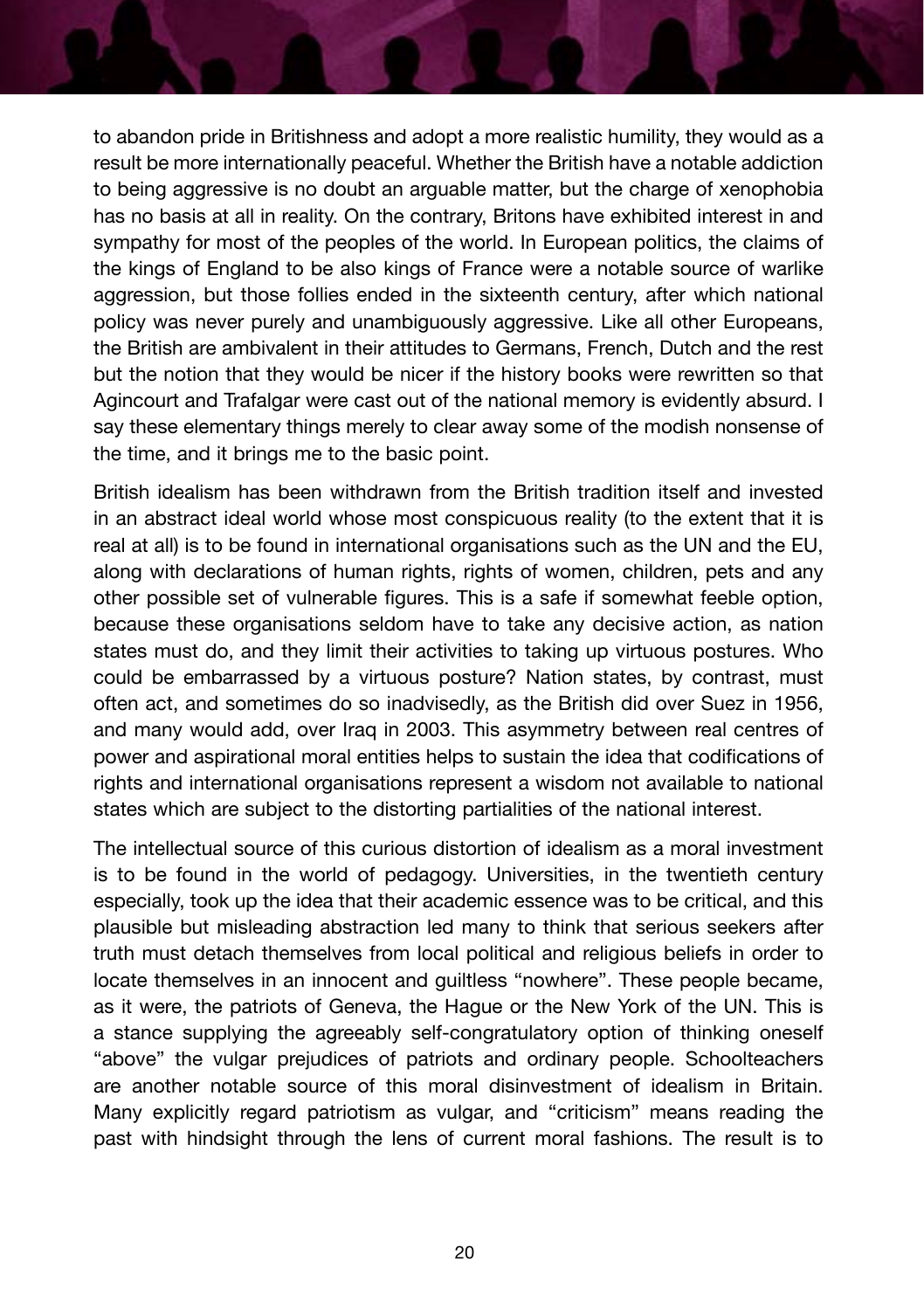discover that our ancestors were, unfortunately, not up to our standards. The old British arrogance, rejected when based upon our national tradition reappears as pedagogic self-congratulation about a kind of unreal moral superiority. It is a posture depending upon the belief that we in our time, or perhaps merely these critical believers themselves, have attained a perfection of moral understanding. The simplicity of mind sometimes to be found in contemporary pedagogy is quite remarkable.

A sketch can barely touch the complexity of this long development, but one may mention one or two of its better-known aspects. One of them is the ethical relativism widely current in the early twentieth century. These were doctrines that fed into a more general pseudo-philosophical scepticism which has often been combined with a straightforward dogmatism about current moral opinions, on rights, equality and justice for example. Another component is the post-modernist belief that truth is the handmaiden of power, and hence that truth and objectivity are not to be known (if, indeed, they are not merely tools of masculinist ideology). Multiculturalism in this context despises the common beliefs of the Western tradition (Christianity, progress, the value of technology, for example) but reveres the practices of other cultures as a necessary correction of European arrogance in past times. Truth in much of this world is replaced by discourse analysis and literature is often treated merely as a revelation of the unjust power structures of earlier times.

Human beliefs are usually sustained by some degree of self-congratulation. The Uriah Heeps of the world pride themselves on their freedom from arrogance, and those who have withdrawn their investment of idealism in Britain and taken up internationality on the one hand, and a mechanical scepticism/dogmatism on the other, congratulate themselves on not being prejudiced as others are. They have been liberated from the cage of convention into the broad pastures of reason. Part of the public relations of this set of notionally critical beliefs is that the believers have triumphed by hard struggle over the overpowering conventions of a repressive Christian and capitalist civilisation. Here, then, we have one of the many famous ways in which peoples are victimised by illusion. They may be the merest sheep picking up fashionable doctrines, but they imagine themselves as lions who have triumphed over an imprisoning mind set. This is, of course, a new version of an old indoctrination. Hitler turned the German population into sheep by explaining to them that, merely by virtue of their race, they were lions.

My suggestion is, then, that the sheep-like indifference of much of the articulate element of the British population to the loss of its historical autonomy may be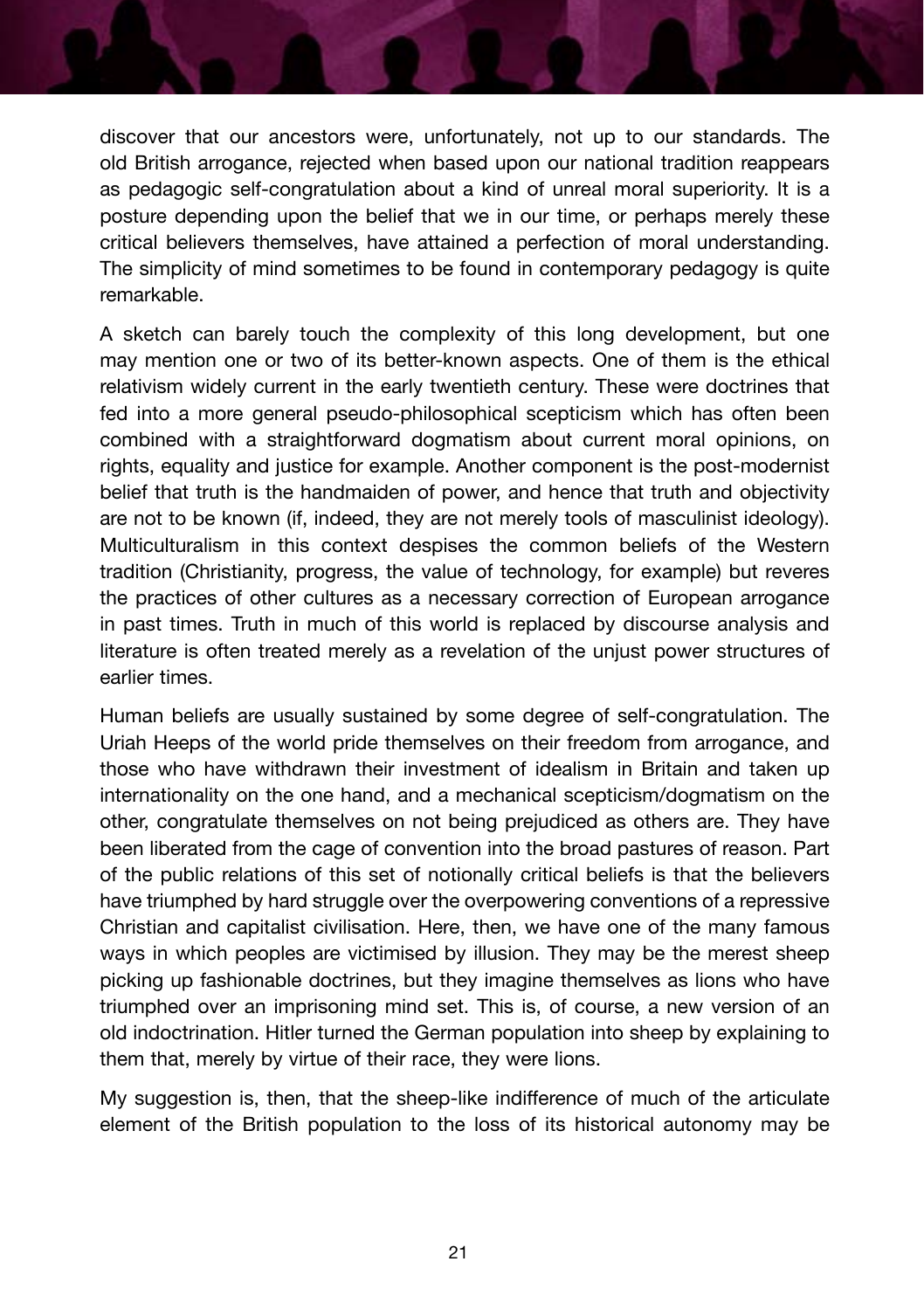explained in terms of spilt idealism: specifically, the transfer of admiration from our national traditions to that of a guiltless internationality. The consequences of this curious mistake are no doubt a good deal less serious than was the case with those who in the last century invested idealism in appalling ideologies, but this internationalist enthusiasm has itself a special problem. International organisations and declarations of rights are unreal repositories of admiration. As unreal entities, international organisations lack concrete particularity. They are a kind of phantom or substitute commitment, and the consequences of this are by no means unfamiliar to both psychologists and political scientists. Commitment to a guiltless perfection lacks the discipline inseparable from a real moral investment.

The result is a curious split in the moral life. Psychoanalysts have often been preoccupied with a split in the love life of neurotic men whose idealism about women can recognise in the feminine nothing except the figures of the mother and the whore. Such a split turns reality into fantasy. Again, the ideal intentions of ideological rulers impelled them to behave in the most deceitful and ruthless ways, good purposes being taken to justify any murderousness deemed necessary to the cause.

Similarly, the investment of idealism in such unreal phantoms as international organisations leads to a parallel split, in this case a split between high toned postures on the one hand, and a drifting avoidance of real commitment on the other. The very image of this kind of split may be found in the famous concert in 2007 designed to help "make poverty history" in the Third World, but especially in Africa. This is a posture of remarkable ambition – the transformation of the condition of millions of people. Yet at the same time, if we look to the social composition of many of those present, we shall find that very large numbers of them were drifting through life unable even to rise to the ordinary commitments of family life. These Britons, mostly young, have ambitions about transforming the world that are little short of megalomania. Their claim on virtue consists in passionate support for development aid to the needy, an end to war, a banning of land mines, a reduction of carbon emissions and the rest of the current causes of our time, but in their private lives their capacity to defer gratification, control their impulses, resist drugs and debt, recognise duties and stick to commitments is often remarkably defective. And the connection between these two attitudes is that the sense of virtue attached to the idealistic posturing seems to licence a certain insouciance in lesser matters of personal life. Many of these people live in a kind of perpetual childhood, and once they have lost the security of the parental home, many of them live alone because solitude least interferes with the uncluttered life devoted to satisfying impulses.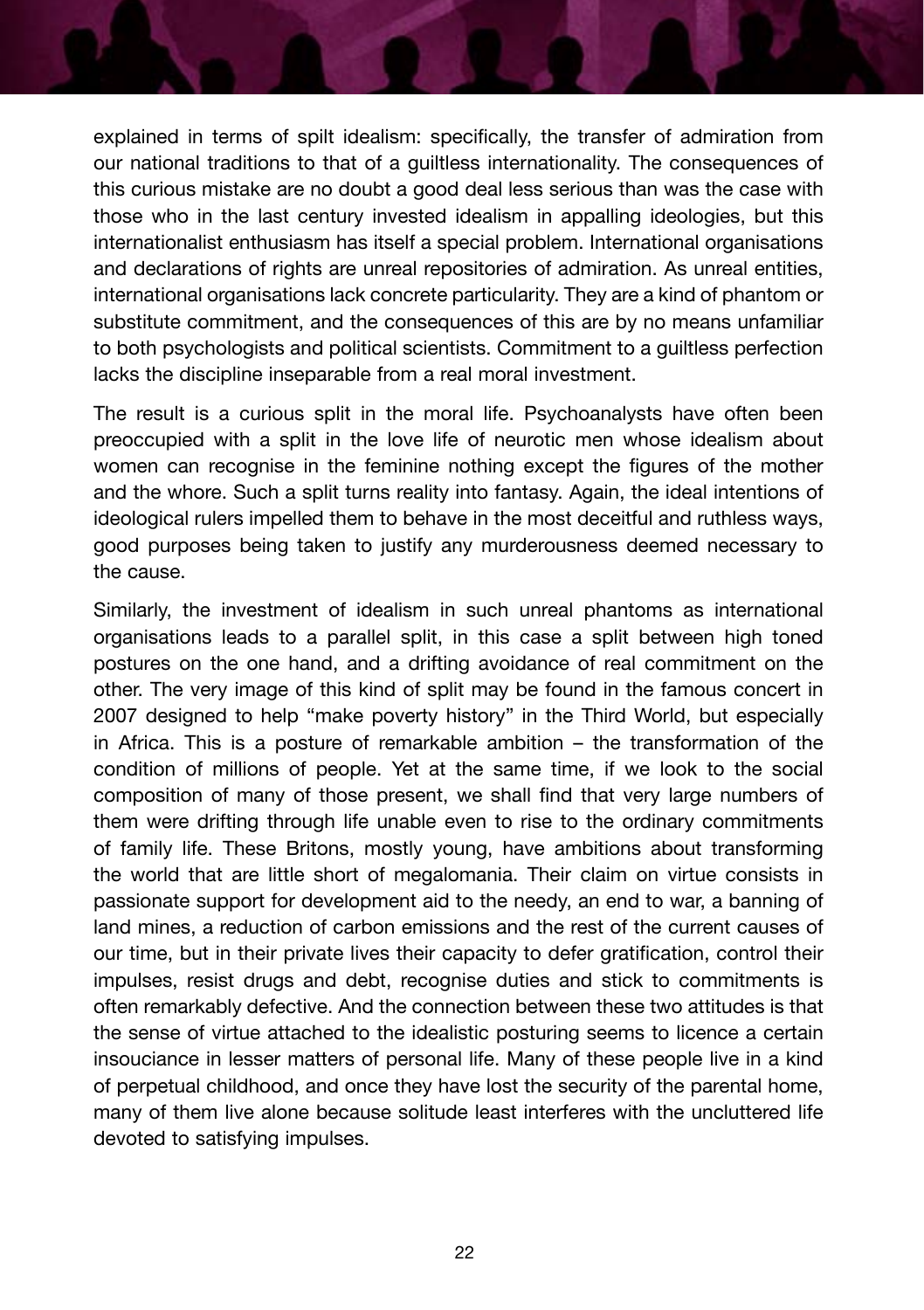If I am right about the consequences of an idealism that has been invested in a riskless and therefore unreal perfection, then the widespread indifference among Britons to the dangers of Britain abandoning democracy in favour of submission to a benevolent oligarchy in Brussels would cease to be mysterious. The mediocrity of our politics, and of our political class, would result from the fact that a large component of the British population, especially among the educated, can only recognise two concerns. One is the grand and slightly mad project of perfecting the world, and the other is the search for personal happiness and satisfaction. The real world of politics, however, is about grander issues of national interest in the here and now and many of our contemporaries are so lost in posturing unrealities of global perfectionism on the one hand, and the demands of immediate personal satisfaction on the other, that they lack even the capacity to recognise much less to respond to the political realities that are shaping Britain's future.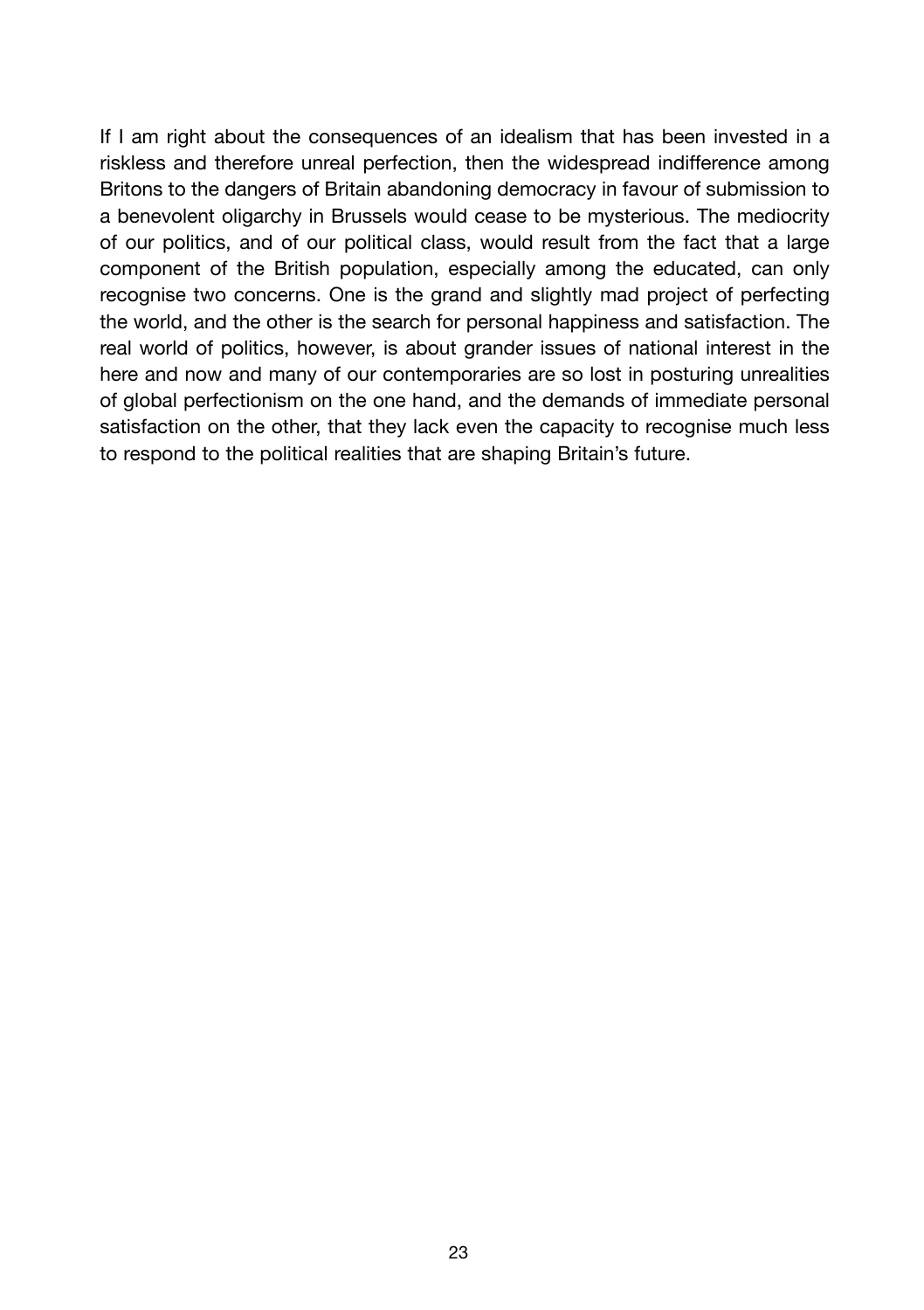## **THE BRUGES GROUP ASSOCIATE MEMBERSHIP**

#### **TEL: +44 (0)20 7287 4414 | www.brugesgroup.com/join | info@brugesgroup.com**

To join the Bruges Group, complete the following form and send it to the Membership Secretary with your annual subscription fee. This will entitle you to receive our published material for one year. It also helps cover the cost of the numerous Bruges Group meetings to which all Associate Members are invited. **You can also join online, right now, by using your debit or credit card. Please log on to** 

| www.brugesgroup.com/join or you can join over the phone by calling 020 7287 4414.                                             |            |                                                                                                                                               |  |
|-------------------------------------------------------------------------------------------------------------------------------|------------|-----------------------------------------------------------------------------------------------------------------------------------------------|--|
| Minimum Associate Membership Rates for 1 year UK Member £30 $\Box$ , Europe £45 $\Box$ , Rest of the world £60 $\Box$         |            |                                                                                                                                               |  |
| Optional donation: £10   £20   £50   £100   £250   £500                                                                       |            |                                                                                                                                               |  |
|                                                                                                                               |            |                                                                                                                                               |  |
| standing order.                                                                                                               |            | If you are able to give more towards our work, we would be very grateful for your support. For the sake of convenience, we urge you to pay by |  |
| YES! I wish to join the Bruges Group                                                                                          |            |                                                                                                                                               |  |
|                                                                                                                               |            |                                                                                                                                               |  |
|                                                                                                                               |            |                                                                                                                                               |  |
|                                                                                                                               |            |                                                                                                                                               |  |
|                                                                                                                               |            |                                                                                                                                               |  |
|                                                                                                                               |            |                                                                                                                                               |  |
| <b>BANKERS ORDER</b> Name and full postal address of your Bank or Building Society                                            |            |                                                                                                                                               |  |
|                                                                                                                               |            |                                                                                                                                               |  |
|                                                                                                                               |            |                                                                                                                                               |  |
|                                                                                                                               |            |                                                                                                                                               |  |
|                                                                                                                               |            |                                                                                                                                               |  |
|                                                                                                                               |            |                                                                                                                                               |  |
| Please Pay: Barclays Bank Ltd (Sort Code 20-46-73), 6 Clarence St, Kingston-upon-Thames, Surrey KT1 1NY                       |            |                                                                                                                                               |  |
|                                                                                                                               |            |                                                                                                                                               |  |
|                                                                                                                               |            |                                                                                                                                               |  |
| to the credit of the Bruges Group A/C No 90211214 forthwith and on the same day in each subsequent year until further notice. |            |                                                                                                                                               |  |
|                                                                                                                               | $-$ or $-$ |                                                                                                                                               |  |
| CHEQUE PAYMENTS I enclose a cheque made payable to the Bruges Group                                                           |            |                                                                                                                                               |  |
|                                                                                                                               |            |                                                                                                                                               |  |
|                                                                                                                               |            |                                                                                                                                               |  |
|                                                                                                                               | $-$ or $-$ |                                                                                                                                               |  |
| <b>MEMBERSHIP PAYMENT BY CREDIT/DEBIT CARD</b>                                                                                |            |                                                                                                                                               |  |
| Solo   Visa Card   Visa Delta   Visa Electron   Mastercard   JCB   Switch   G                                                 |            |                                                                                                                                               |  |
|                                                                                                                               |            |                                                                                                                                               |  |
|                                                                                                                               |            |                                                                                                                                               |  |
|                                                                                                                               |            |                                                                                                                                               |  |
|                                                                                                                               |            |                                                                                                                                               |  |
|                                                                                                                               |            |                                                                                                                                               |  |
|                                                                                                                               |            |                                                                                                                                               |  |
|                                                                                                                               |            |                                                                                                                                               |  |
|                                                                                                                               |            |                                                                                                                                               |  |



www.brugesgroup.com

**Please complete this form and return to:** 

The Membership Secretary, The Bruges Group, 227 Linen Hall, 162-168 Regent St., London W1B 5TB

Director: Robert Oulds MA Head of Research 24 Helen Szamuely Washington D.C. Representative: John O'Sullivan, CBE<br>Founder Chairman: Lord Harris of High Cross Former Chairmen: Dr Martin Holmes & Professor Kenneth Minoque **Honorary President:** The Rt. Hon the Baroness Thatcher of Kesteven, LG OM FRS **Vice-President:** The Rt. Hon the Lord Lamont of Lerwick **Co-Chairmen:** Dr Brian Hindley & Barry Legg